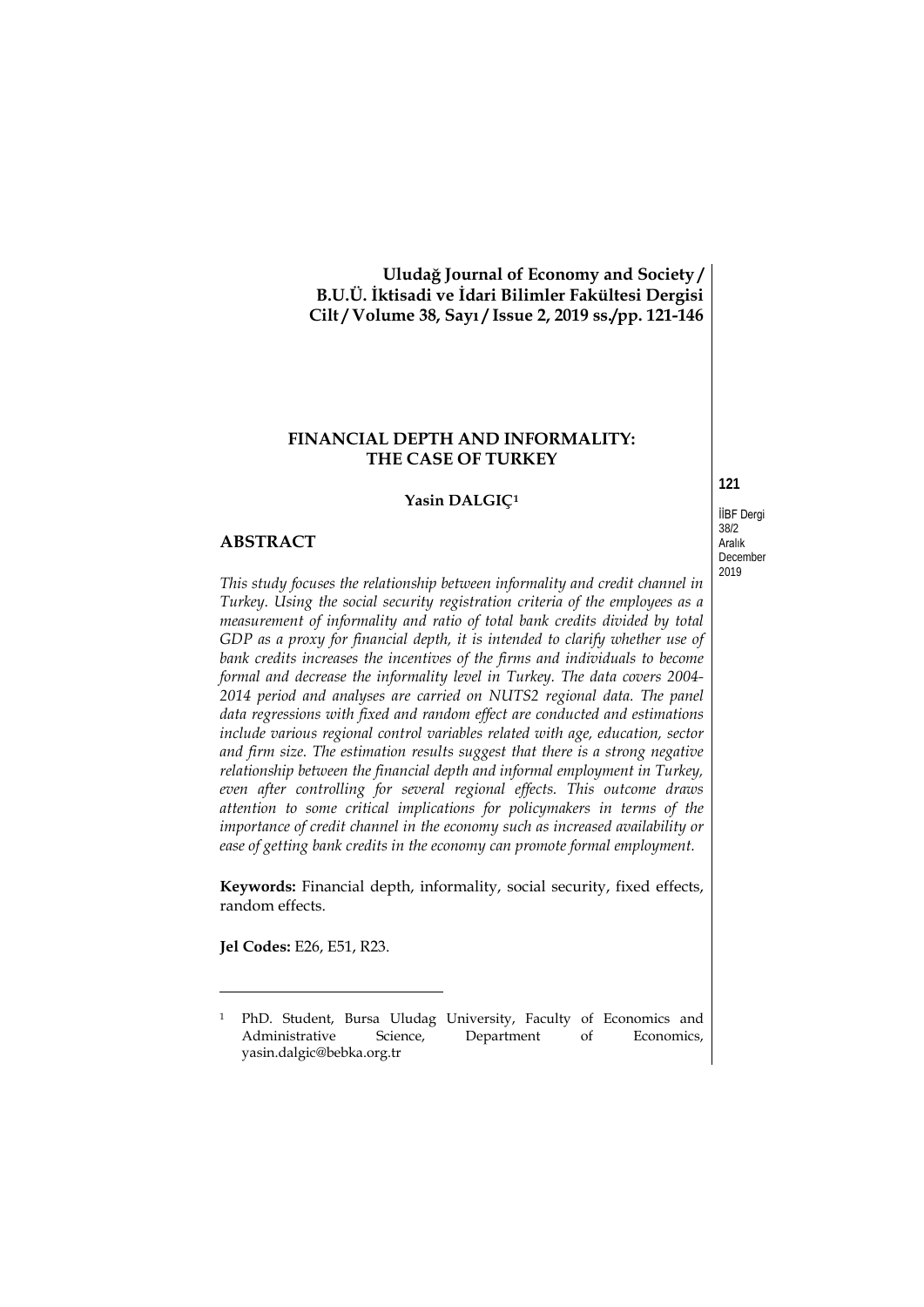# **FİNANSAL DERİNLİK VE KAYITDIŞILIK: TÜRKİYE ÖRNEĞİ**

# **ÖZ**

*Bu çalışma Türkiye'de kredi kanalı ve kayıtdışılık arasındaki ilişki üzerine odaklanmaktadır. Çalışmada kayıtdışılık ölçütü olarak sosyal güvenlik sistemine kayıtlılık durumunu ve toplam banka kredilerinin GSYİH oranını da finansal derinlik ölçütü olarak ele alarak Türkiye'de banka kredileri kullanımının bireyler ve firmalar üzerinde kayıtdışılığı azaltıcı etkisinin olup olmadığını araştırılmaktadır. 2. düzey İBBS çerçevesinde 2004-2014 yıllarını kapsayan ve yaş, eğitim, sektör ve firma büyüklüğünün kontrol değişkenler olarak kullanıldığı panel veri analizlerinde sabit etki ve rassal etki modelleri yürütülmüştür. Tahmin sonuçları, belli başlı bölgesel etkiler kontrol edildiğinde dahi Türkiye'de finansal derinlik ve kayıtdışı istihdam arasında güçlü bir ters ilişki olduğunu ortaya koymaktadır. Bu sonuçlar, ekonomi genelinde banka kredileri miktarının ve kullanımına yönelik kolaylaştırıcı politika ve uygulamaların kayıtlı istihdamı arttırabileceğine ilişkin özellikle politika yapıcılar için kredi kanalının önemine ilişkin kritik çıkarımlar ortaya koymaktadır.*

İİBF Dergi 38/2 Aralık December 2019

**122**

**Anahtar Kelimeler:** Finansal derinlik, kayıtdışılık, sosyal güvenlik, sabit etkiler, rassal etkiler.

**Jel Kodları:** E26, E51, R23.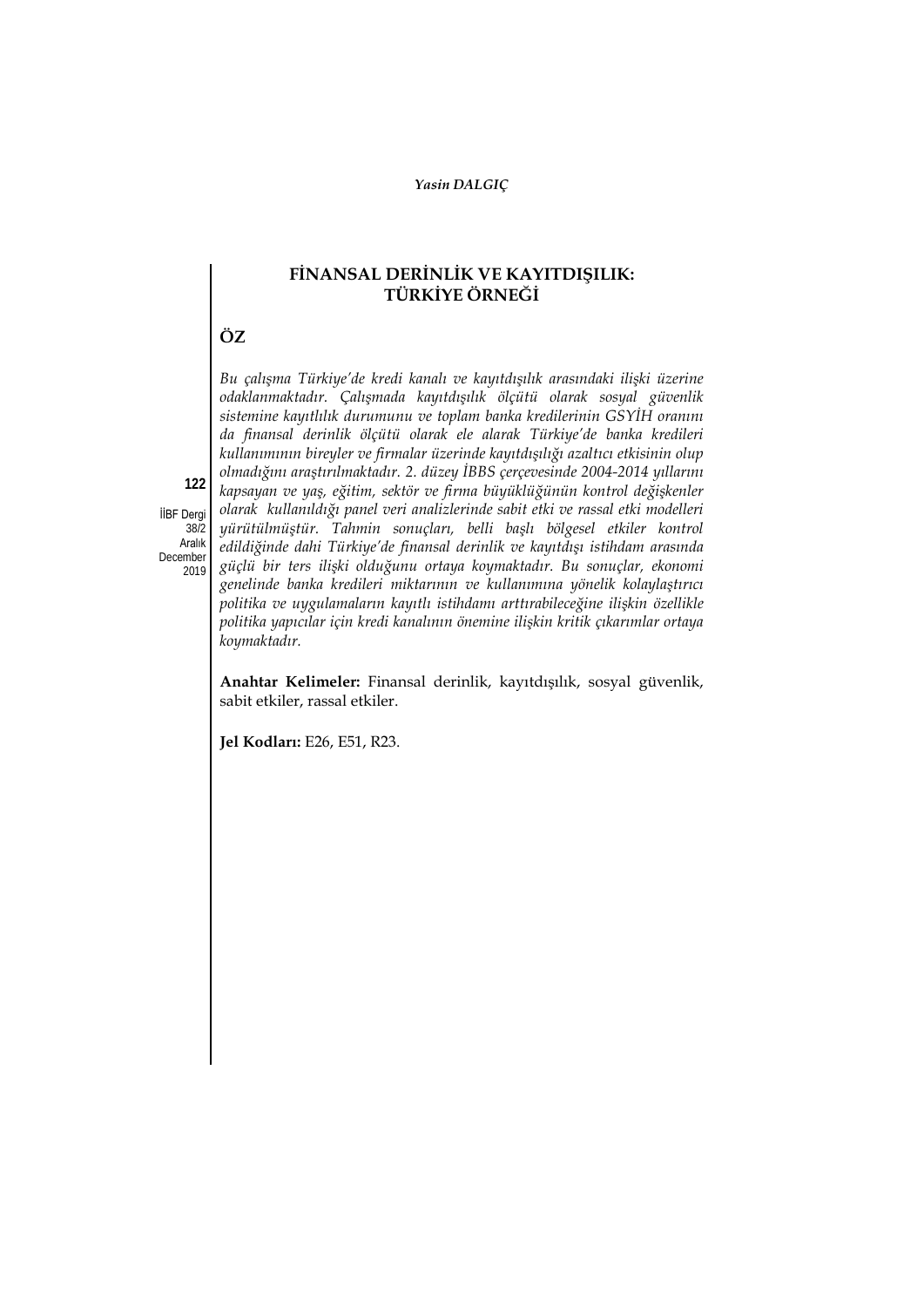# **INTRODUCTION**

There has been a vast body of literature on the informality due to its importance, causes and effects on the welfare of individuals. The concept of informality has started to be widely used in the literature after an International Labour Organization (ILO) report on Kenya in 1972; but international recognition of the concept and incorporation into the official worldwide framework dates back to the beginning 1990s (Bangasser, 2000:2). Especially in the 15th International Conference of Labour Statisticians (ICLS) in 1993, in order to get a worldwide agreed definition of the informality and informal sector, the characteristics of the production units were put forward; however, the characterization of informal sector based only on enterprises was criticized in many areas as it was not covering the employment side at all. Shortcomings of this enterprise description led to search for a new comprehensive definition and on the 17th ICLS; characterization of informality was complemented with the informal employment side. Workers were also considered to have informal jobs if they are not working under national labour legislation, not subject to income taxation, not under social protection or some specified benefits. This definition particularly included own-account and family workers as well as employers in informal enterprises (Hussmanns, 2004:5-7).

Being aware of the difficulty of having an accurate definition of informality, the literature has started to use these several definitions for different purposes. Although there seems to be one commonly agreed argument for the concept of informality, it generally means negative things as insecure workers, unfair competition, too much regulation, less productivity, deficiency in law, less payment of taxes, and working in the shadows (Perry et al., 2007:21). This kind of comprehension related with the concept is not very different in Turkey; yet its high level of persistency in Turkey makes it more important to evaluate deeply.

This paper evaluates informality in terms of credit market channel and outcomes draws attention to some critical implications for policymakers in terms of the effects of credit channel over informal employment. After a brief literature survey about the concept and main area of works related with informality in both worldwide and Turkey, a short description of historical persistence of informality in Turkey is presented. The estimation methodology with model

İİBF Dergi 38/2 Aralık December 2019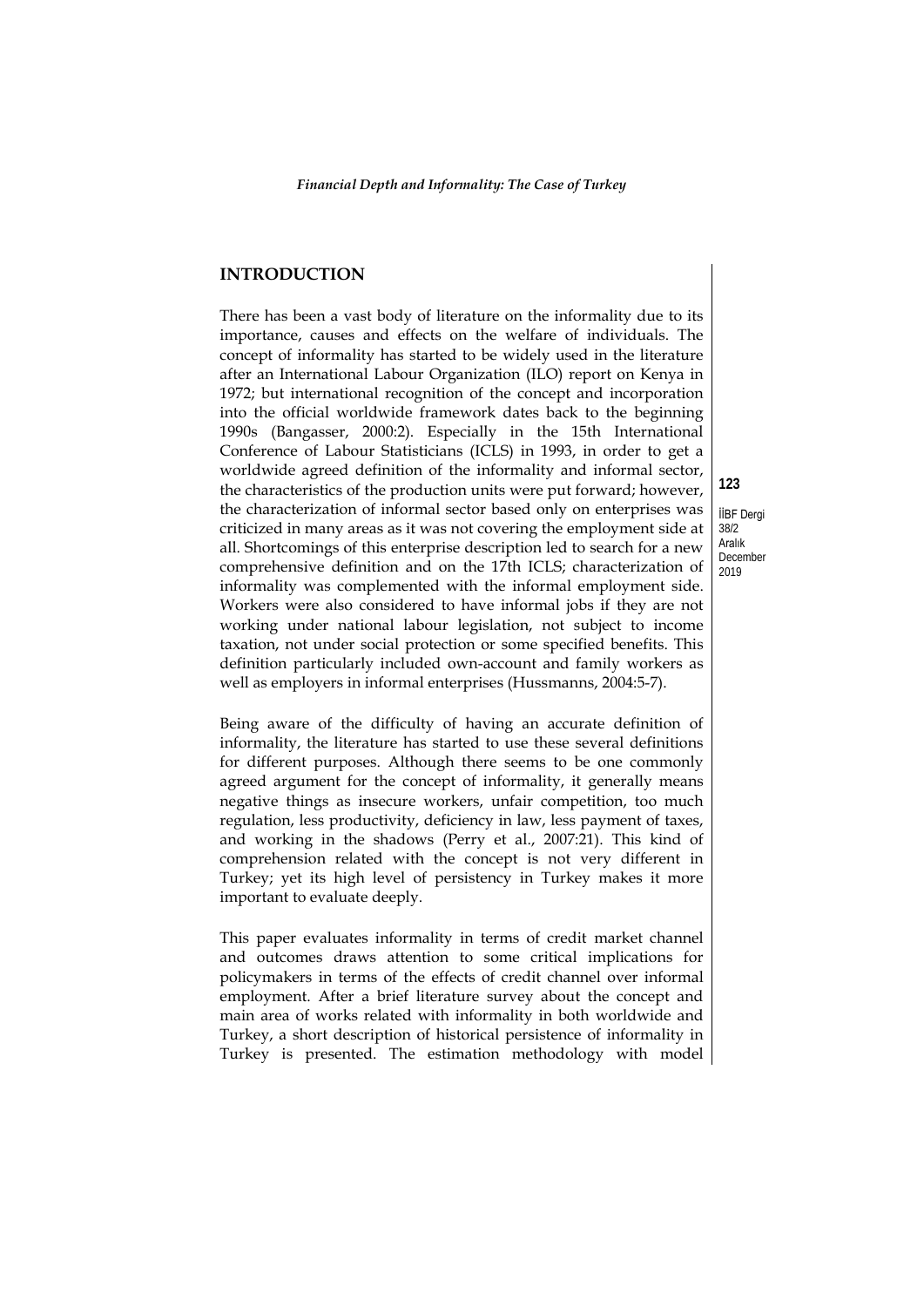description and main variables for possible determinants of informality with the data sources are explained in details subsequently. The paper concludes with estimation results and several useful policy implications for decision makers.

# **1. LITERATURE SURVEY**

Going beyond the definitions of informality, the literature related with informal sector or informal workers has mostly concentrated on the size, effects and the underlying determinants. Asserting that the size of the informal sector is very crucial in policy making, there has been a wide literature trying to measure the level of informality using different methods. For example, while the direct approaches use welldesigned surveys and samples based on voluntary responses as well as tax auditing and other compliance methods; indirect approaches typically include macroeconomic perspective and use several economic and other development indicators assumed to be related with the informal economy (Schneider and Buehn, 2016:9-11).

Another branch of the informality literature mostly concentrates on the effects of informal sector. Although some studies have pointed out that informality can possibly have some benefits for workers and firms such as avoidance of taxes or regulations and flexibility (Maloney, 2004; Perry et al., 2007), most of the studies have pointed out that it generally has a negative impact on the welfare of workers and the economy as a whole via diminished growth and productivity, effectiveness of government, poverty, inequality and other kinds of undesirable social and economic outcomes (Chong and Gradstein, 2007; LaPorta and Shleifer, 2014).

The other field of informality focuses mostly on micro and macro determinants. Micro determinants are generally evaluated based on socioeconomic and demographic factors related with workers and the features of the firms they work in. Although the level might vary among countries, almost all researches agree that employee and employer characteristics such as age, gender, education level, employment sector, profession, marital status, employment status and geographic area lived are important determinants of informal working, especially in developing countries (Gatti et al., 2014; Williams et al., 2016). Furthermore, the role of macro policies such as

İİBF Dergi 38/2 Aralık December 2019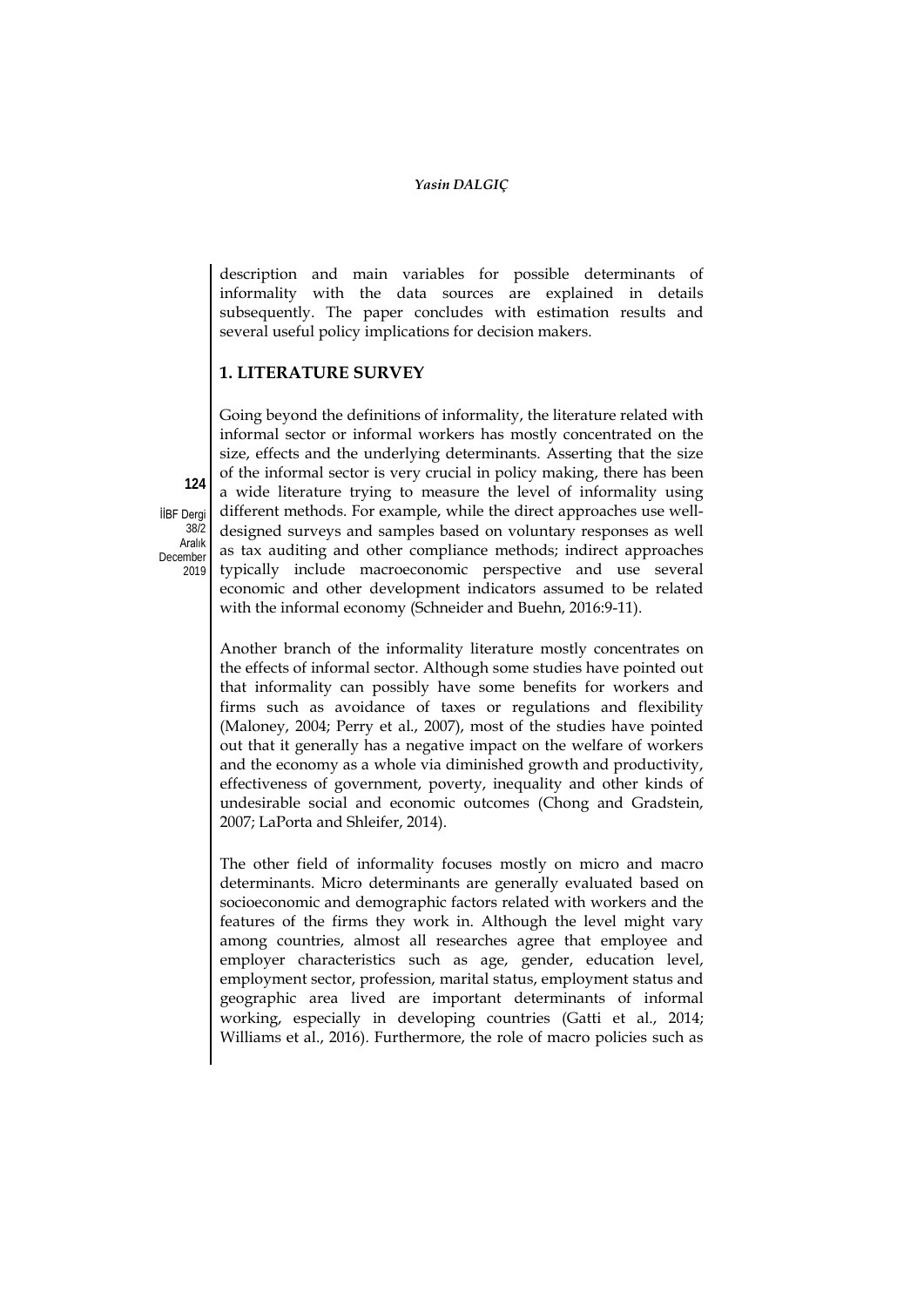tax and regulation burden (Ihrig and Moe, 2004) financial market development and the quality of the legal system (Straub, 2005; Dabla-Norris et al., 2008), cost of starting a business (Djankov et al., 2003; Antunes and Cavalcanti, 2007), the rule of law and incidence of corruption (Dougherty and Escobar, 2013; Mishra and Ray, 2013), inequality (Chong and Gradstein, 2007); trade liberalization (Goldberg and Pavcnik, 2003; Acosta and Montes-Rojas, 2014) are found to have significant effects on the level of informality as well.

Among the determinants of informality, the financial market channel, which is also focused this paper, has been an important search area for many scholars. As being one of the key elements of effective delivery of credits to the economy (Beck et al., 2000; financial markets and financial intermediaries have been strongly emphasized with its close relation to informality in many studies. Straub (2005) argues that operating formally allows firms to benefit from crucial public goods and to participate in the formal credit market which is less likely for firms operating informally. Complying with this idea, D'Erasmo and Boedo (2012) claim that operating formally helps firms to produce more efficiently and at larger scales through access to credit markets with better contracts. Moreover, Massenot and Straub (2016) claim that the trade-off between advantages of accessing to the wellfunctioning formal credit market and cost of entry to the formal work are closely related with an efficient credit market and lower interest rate can reduce the size of the informal sector.

Apart from the studies that focus on credit opportunities for formal firms and individuals through financial markets, the reverse relationship between informality and credit channel has been a field of interest in recent years. For instance, Massenot and Straub (2016) argue that credit access and better regulations can also increase the level of formal working through supporting the decision of firms to operating formally.

Align with this discussion; Catao et al. (2009) investigate the effect of credit access on informality in within and between firm size categories. The within channel states that access to credit necessitates compliance with employment and tax legislation; yet firms are more likely to incur such costs of working formally if bank credit is more obtainable at lower costs. The other channel (between firm size categories) points out that that if the credit is widely available at a

İİBF Dergi 38/2 Aralık December 2019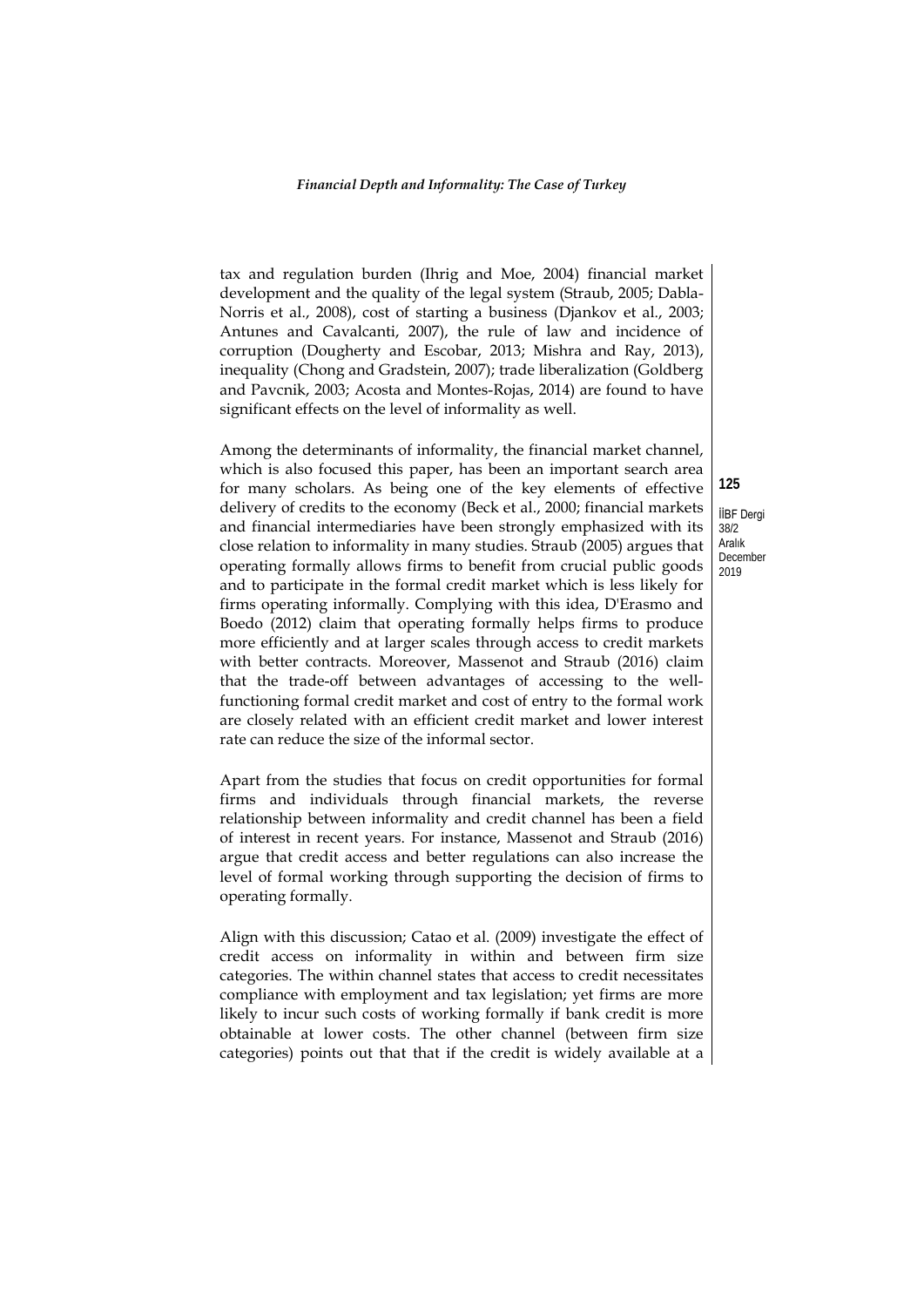lower cost, this motivates firms to increase their scales and migrate to a larger firm size category, which are more formal. Moron et al. (2012) also emphasized the same channel in terms of financial deepening as it helps firms to increase their scale and therefore increase their productivity, which in turn allows firms to go formal.

Another study by Beck et al. (2014) present empirical evidence using a large data set including 102 countries and find that a financial system providing easier access to credit increases opportunity costs of tax evasion and decreases informality. Another study by Capasso and Jappelli (2013) lay out similar results affirming that development of financial sector decreases the size of the informal sector by increasing the opportunity cost to operate informally. Additionally, Gandelman and Rasteletti (2014) claim that bank credit growth may foster the level of formalization, especially in sectors that are more financially dependent.

**2. INFORMALITY IN TURKEY**

Turkey has been experiencing a remarkable growth path for the last fifteen years up to the last few years, especially after the severe economic crisis occurred in 2001. Since then, the government has implemented various legal arrangements related with the independence of many public institutions, labour market regulations and competitiveness policies and all these regulations have contributed to the rise in the Gross Domestic Production (GDP) and per capita income. However, informality remains a central issue for welfare policies because of poor working environment that put workers' health and lives at risk apart from the matter of low income (Baslevent and Acar, 2015:77).

There has been a large body of research in informality in Turkey and the studies generally follow the same literature in the world. Many studies concentrate on estimating the aggregate size of the informal activity by using different approaches such as tax based methods, multiple indicator multiple causes models and expenditure based approaches in Turkey (Davutyan, 2008; Savasan et al., 2016). The other search area of informality mostly focuses on the socioeconomic and demographic features of the employees' characteristics such age, gender, marital status, education level, sector of employment,

İİBF Dergi 38/2 Aralık December 2019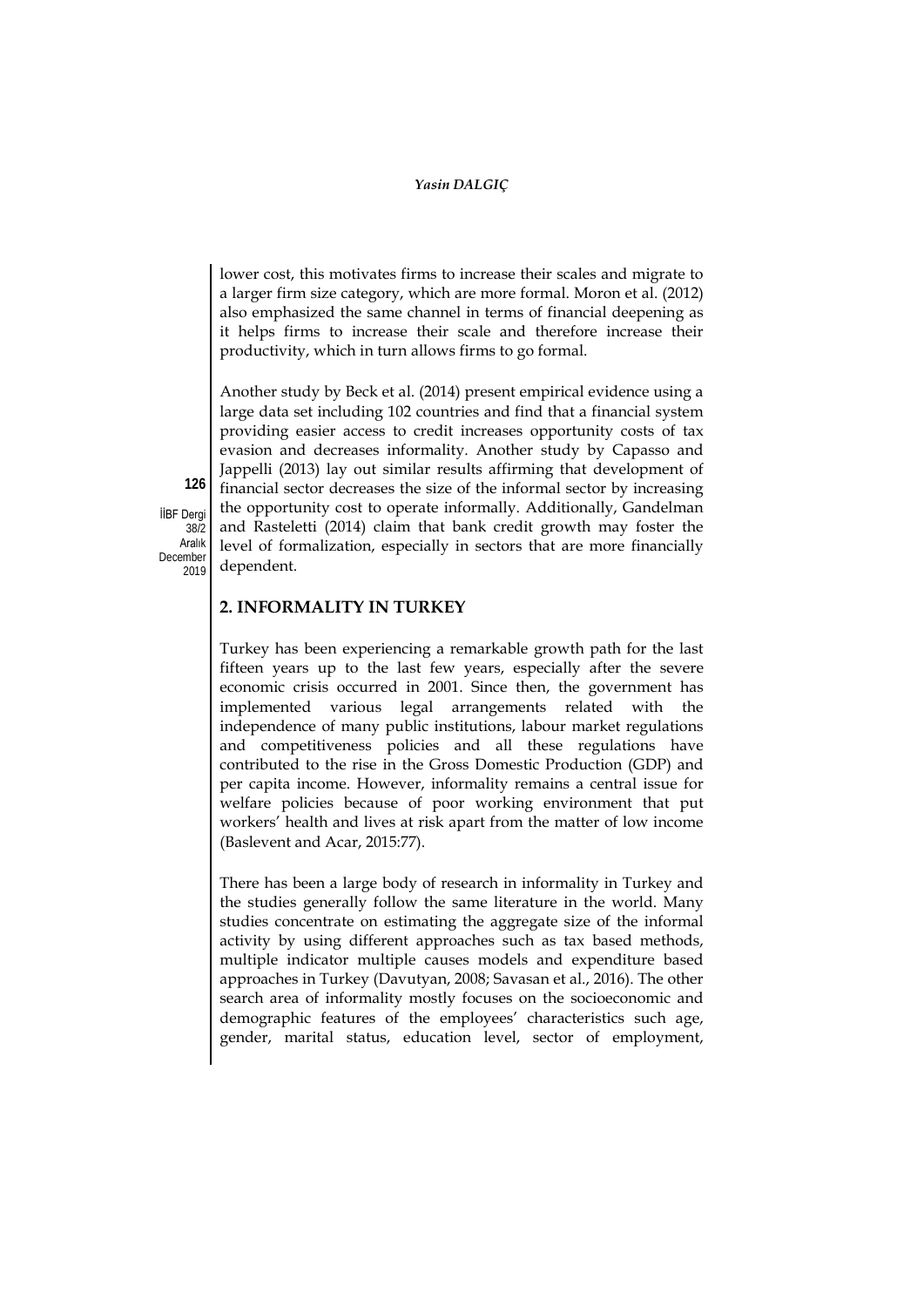occupation, region of residence (Başlevent and Acar, 2015; Acar and Tansel, 2016) with many other labour market features such as wage differences (Baltagi et al., 2013), productivity (Taymaz, 2009) and market liberalization (Aydin et al., 2011).

The macroeconomic determinants of informality also stand as another central research area in Turkey. There are policy-based studies looking at the relation between informality and corruption, unionization, tax regulation, labour market regulation and competitiveness (Özdemir et al., 2004; Savaşan and Altundemir, 2007; Dereli, 2007), but theoretical studies and empirical research is very restricted. Among those few studies, Bulutay and Taştı (2004) investigate the relationship between different definitions of informality and several economic variables such as GDP, imports and exports. They find a weak negative relationship between the GDP growth and informality, but this relationship is not precise for different measures of informality. Overall, they conclude that the informal sector is generally related to population and employment expansion to urban areas rather than GDP growth or other aggregate determinants. Another study conducted by Elveren and Ozgur (2016) suggest that a rise in foreign trade competitiveness and income inequality increase of the level informal sector. Additionally, a recent study by Elgin and Sezgin (2017) focus on the tax enforcement level of the government and obtain that increases in the income tax result in large increases in informality; yet a reduction is less effective.

This paper aims to contribute to the related literature through investigating relationship between the credit channel and informality. In the context of the relation between the financial markets and informality, data-based empirical researches lack in Turkey. To the best of my knowledge, two of the exemptions are Dalgic (2010) Asik (2014). Among these two studies, Dalgic (2010) evaluates the relationship between the sectoral credits and informal employment for the period 2000-2008. Using the informal employment data from labour force surveys, this study finds a positive relationship between the level of sectoral formal employment and the use of bank credits for the evaluated period.

The study of Asik (2014) uses consumer credits as a proxy for effectiveness of financial services and investigates the impact of increase in consumer credits on the reduction of informality. The

İİBF Dergi 38/2 Aralık December

**127**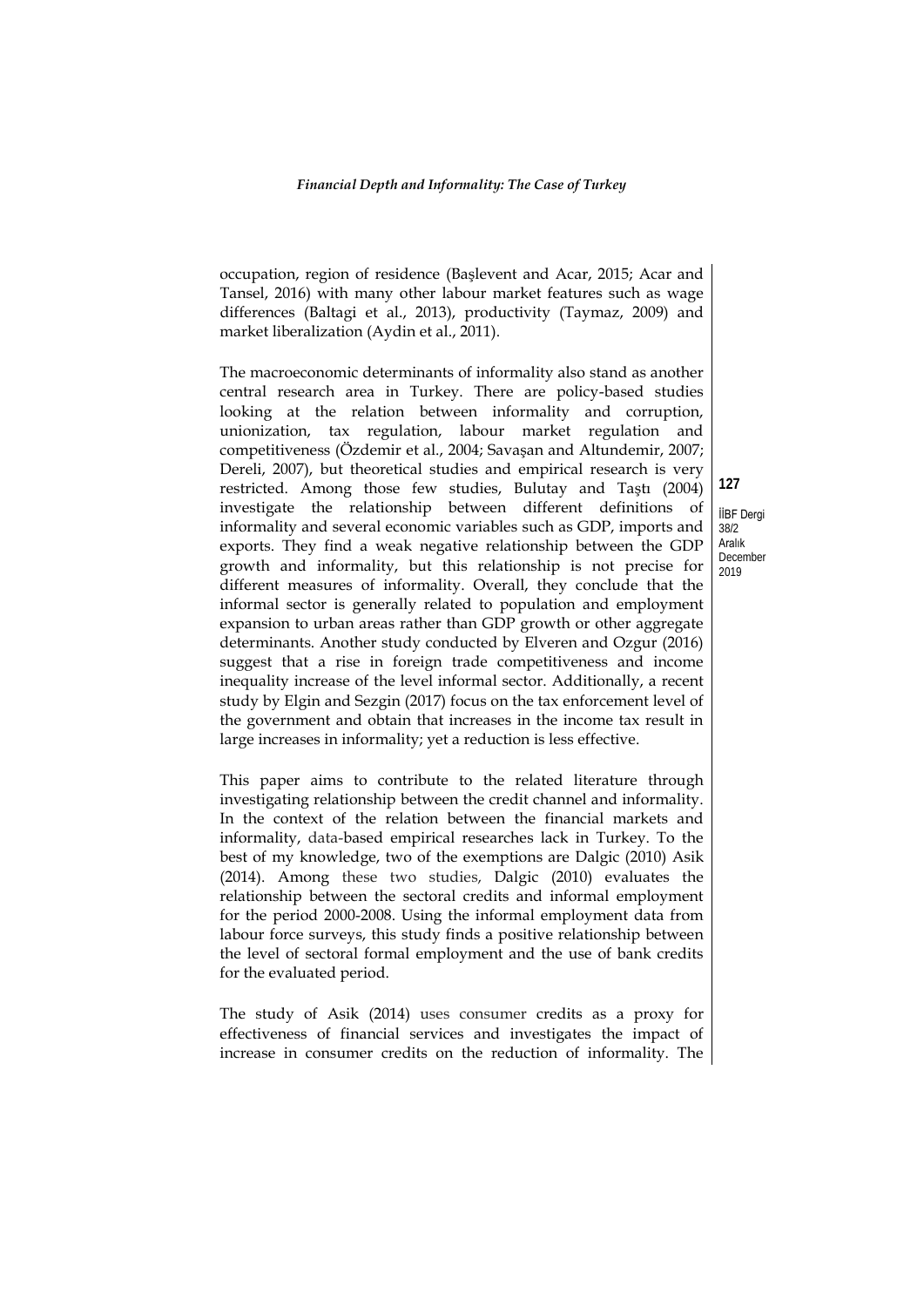results of this study point out that the financial sector expansion is significantly related with the recent decrease in informal employment in Turkey during 2008 and 2012 as well.

This paper presents new evidence and examines whether there is an empirically significant relationship between financial depth and the level of informality. Using the regional data including the period 2004-2014 in Turkey and following the idea of King and Levine (1993), the amount of private credit provided by the banking sector to the all firms and individuals is used as the key variable for proxying financial depth. "Social security registration" criteria of employees regarding their current job are used for the measurement of informality level, since it has the advantage of being less likely to be misrepresented and can be reliably tracked from household data (Catao, et al., 2009:10) and it allows to capture crucial relationships between various workers and employment features of informality (Acar and Tansel, 2016:170).

İİBF Dergi  $38/2$ Aralık December 2019

-

**128**

# **3. SOME PRELIMINARY EVIDENCE**

Despite the economic progress achieved in recent years, informal economy remains as one of the most important challenging issues of the current policies in term of fiscal outcomes, productivity, growth, economic and social vulnerability, social cohesion and the rule of law in Turkey (World Bank, 2010:54). As it is shown in Figure 1, the data from Turkish Statistical Institute (TurkStat) shows that economic activity in Turkey is accompanied by a significant decline in informality from around 55% in the early 2000s, yet it remains at high levels of around 30%[2.](#page-0-1)

Informality in Turkey seems to be the result of a many factors. While some of them tend to be long term and generally structural, others of seem to be short term and related with the economic trends in the economy. The report by Word Bank mentioned previously, clearly states that underreporting of revenues, wages and non-registration of workers with the social security system are the most widespread forms of informality in Turkey. The report also emphasizes that

<sup>&</sup>lt;sup>2</sup> In Figure 1, informality is measured as the share of employed workers without social security registration in total employment.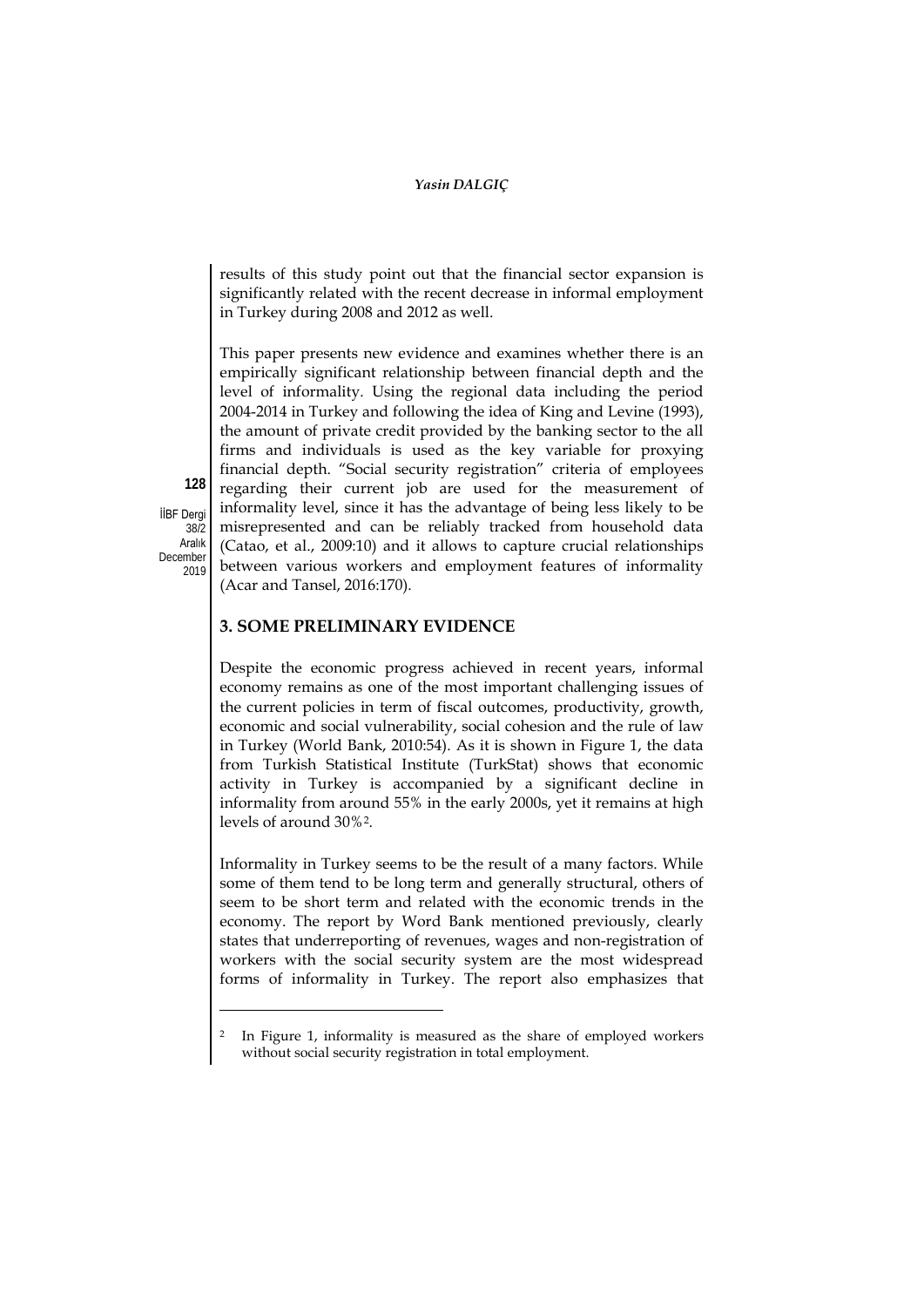although Turkey is successful and has a clear progress in easing excessive business regulations, the on-going pension system, minimum wage limit, regulatory environment and quality of public services seem to be the main reasons of high level of persistent informality, together with the belief of the widespread corruption in business environment and inefficient bureaucracy.

**Figure 1.** The informality level and total GDP in Turkey



#### **4. METHODOLOGY**

#### **4.1. Model**

The data used in this study captures all 26 regions in Turkey for the period 2004-2014 and thus a general panel data estimation methodology, with fixed and random effects, is used to determine the relationship between the financial depth and informality. The panel data includes information about informal employment levels (dependent variable), credit to GDP ratio (proxy for financial depth) as the main independent variable under interest, with several other explanatory variables including the share educated workers, share of young workers, female employment and the share of employment in terms of firm size for each of 26 regions over time. The specific model in (1), which is also used by Neumark and Washer (1992), is estimated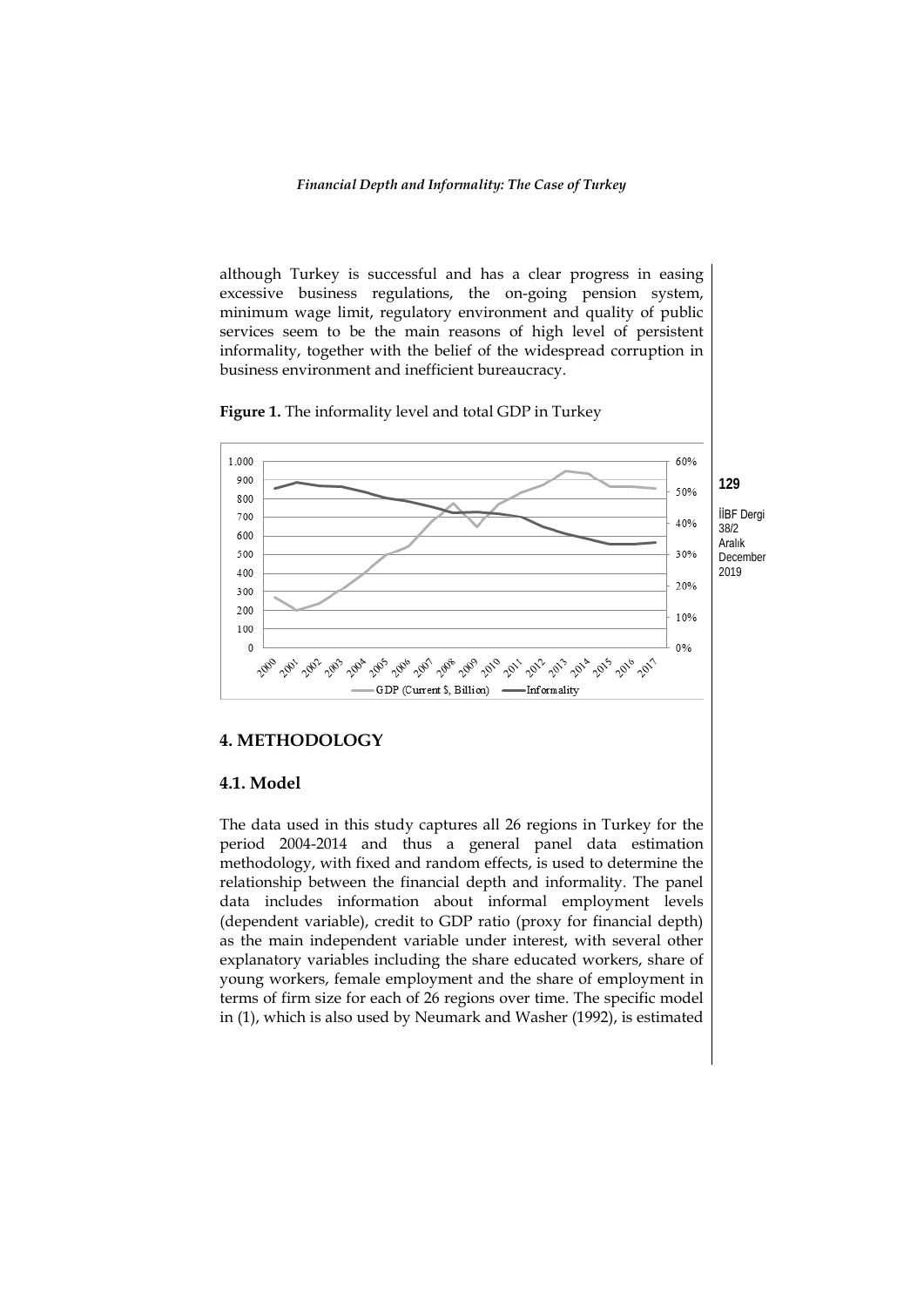for several models with fixed or random effects methodology after the Hausman test:

$$
Y_{jt} = \beta_0 + \beta_{1^*} X_{jt} + \beta_{2^*} Z_{jt} + \alpha_t + \theta_j + \varepsilon_{jt} \qquad \qquad t = 1, 2, ...T, j = 1, ..., N
$$
\n(1)

In the above specification,  $Yjt$  is the dependent variable for region j at time t and  $\varepsilon_{it}$  is assumed to serially uncorrelated and orthogonal to the regressors, but that  $\alpha_t$  and  $\theta_j$  may be correlated with other regressors. The dependent variable is the informality level, which is defined as the share of workers employed informally in each region. *Xjt* stands for the ratio of credit to GDP variable, which is the main explanatory variable under interest. Both the dependent and the credit to GDP variables are expressed in percentage values, allowing the estimated coefficient  $\beta_1$  to be interpreted as an effect of percentage point change in the dependent variable as a result of a percentage point change in credit to GDP share. A set of other independent variables, (expressed with the coefficient matrix  $\beta_2$ ), includes the agricultural share in total employment, share of people in employment with a university or higher degree, employment share of people between 15- 19 years old and employment share of the small firms with 0-9 workers. Moreover, female workforce share in total employment and GDP growth rate for each region are also added into the regression to control for other possible effects of the informality level. The regression equation includes additional regional  $(\theta_i)$  and time  $(\alpha_t)$ fixed effects to control for further unobserved effects. The time dummy variable,  $\alpha_t$  is also added into general specification because in each model, time dummies control for unobserved year specific effects and should be added into regression model if they appear to be jointly significant.

### **4.2. Determinants of Informality**

# **4.2.1. Availability of Credits**

The set of explanatory variables have crucial importance to determine the main elements of informality in the estimation methodology. For example, the effect of credit channel over informality has been one of the main interest areas through increased scale of production and efficiency (Massenot and Straub, 2016). Moreover, Catao et al. (2009)

İİBF Dergi  $38/2$ Aralık December 2019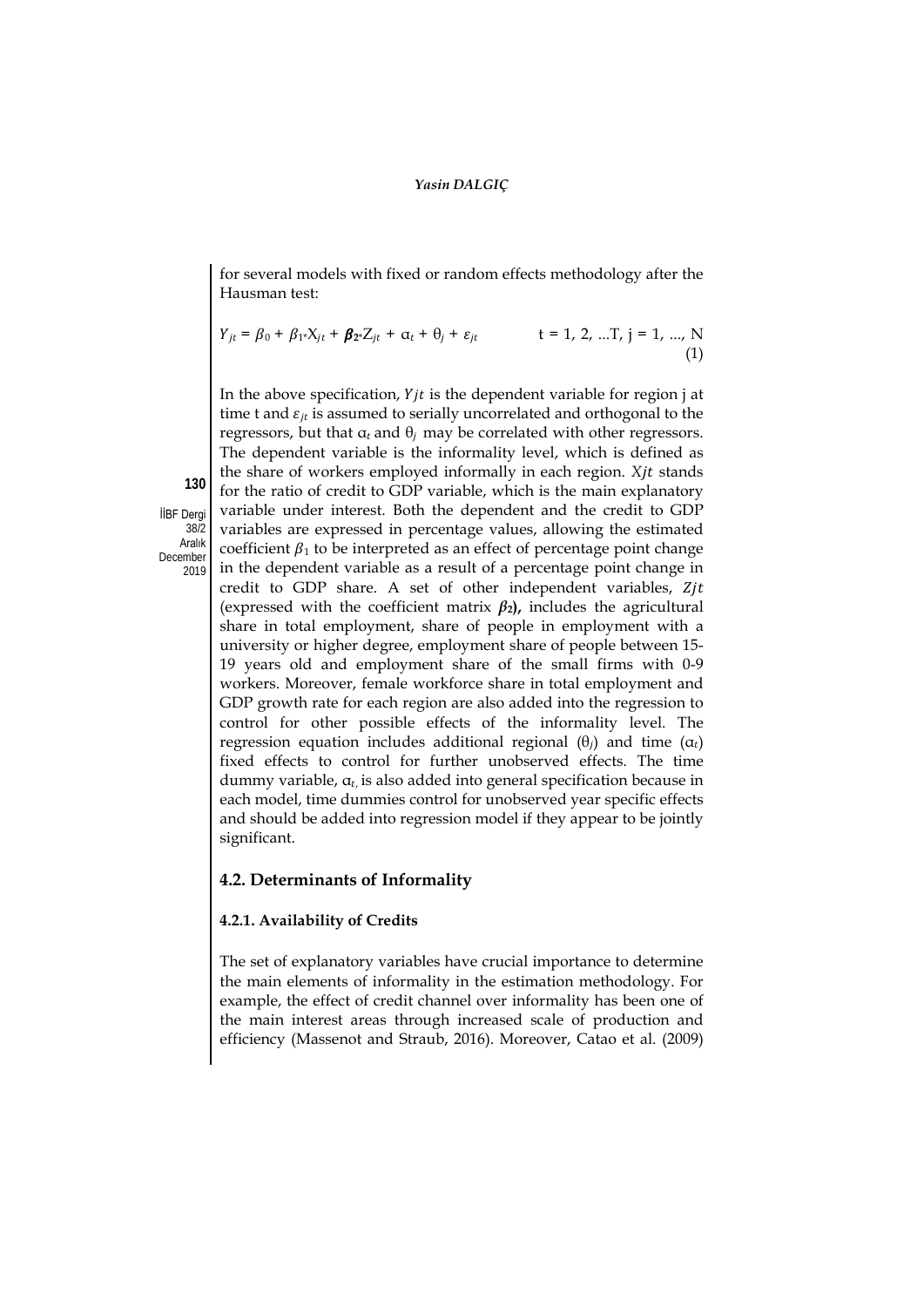points out two possible channels for the explanation of relationship between informality and credit availability. For the first channel, they argue that if the credit is widely available at a lower cost, this motivates firms to increase their scales, and migrate to a larger size (between channel effect). A similar argument is made for the "within channel"; access to credit is more likely to necessitate compliance with employment and tax legislation and thus, firms are more likely to incur such costs of working formally if bank credit is more obtainable at lower costs. Overall, the between and within channel effects of access to credit lets firms increase their scale and tendency for compliance with the legal framework, which in turn allows firms to go formal Complying with this idea, Mishra and Ray (2013) claim that improvement in the credit conditions brought about by a reduction in credit market imperfection may also reduce informality. Additionally, Gandelman and Rasteletti (2014) support this idea and point out that bank credit growth may foster the level of formalization, especially in sectors that are more financially dependent.

# **4.2.2. Sectoral Features**

The effects of the sectoral features are also thought to be an important determinant of informality. For example, agricultural sector, mostly operating in rural areas, can be closely related with the informal employment level in an economy. Agricultural firms generally may not prefer formal registration because the process might be too difficult and expensive for them with extra labour obligations, taxes, health and safety controls. Moreover, because the enforcement capacity of the government in rural areas is relatively low compare to urban areas; as the agriculture sector becomes more widespread, the share of informal economy is more likely to get larger (Vuletin, 2008:10). In addition, governmental authorities may not have a clear observation about how much a farmer produce and it might very difficult to show the level of untaxed production in agriculture (Chowdhury, 2007:105).

#### **4.2.3. Education Level**

The association between education level and informality is on the core of many studies as well. Montes et al. (2016) state that the relation between formal employment and education is designed by supply and demand relationship in the labour market and with more

İİBF Dergi 38/2 Aralık December 2019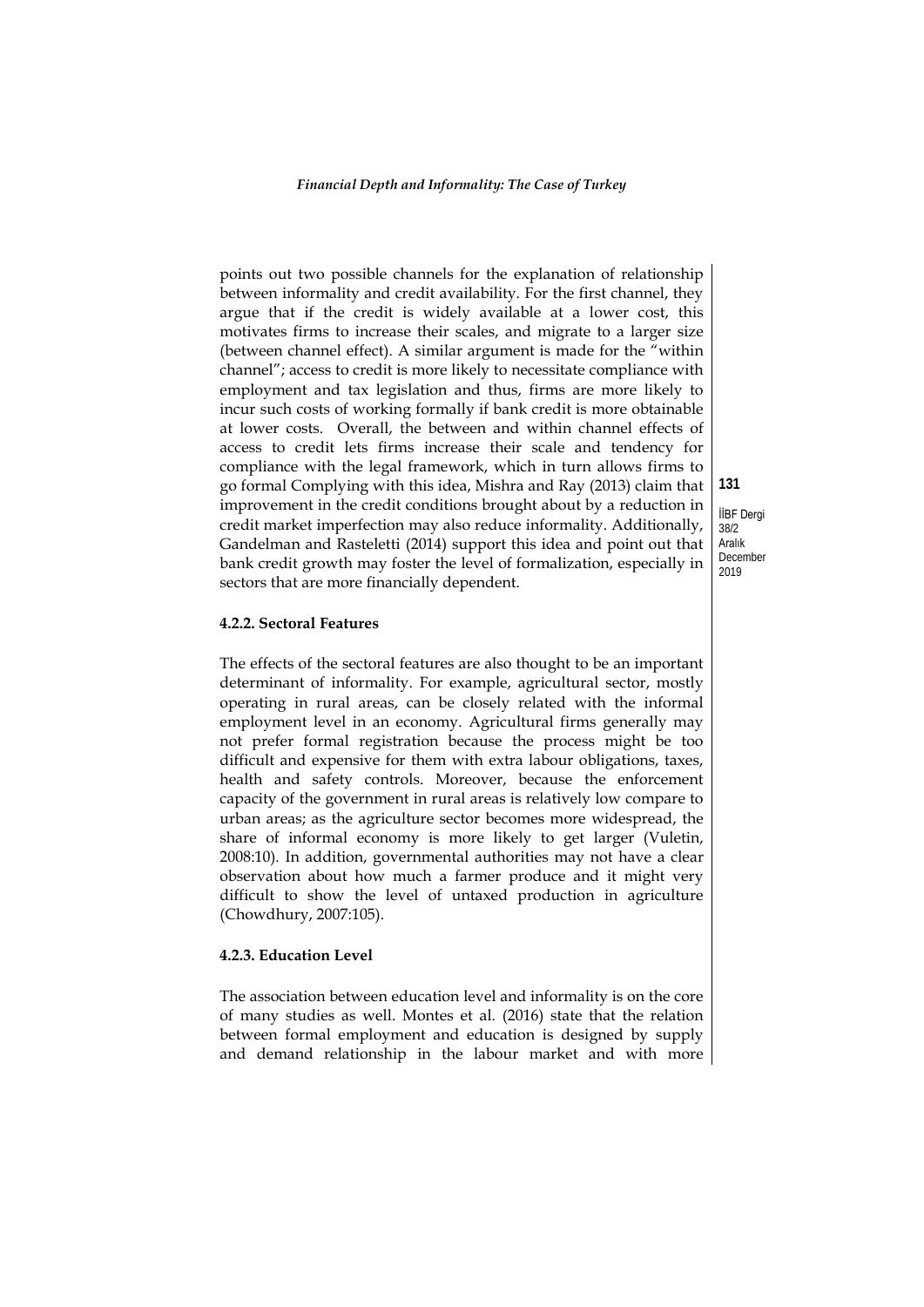sophisticated and relatively scarce skills, more educated people are more likely to find formal jobs compare to less educated individuals. It is because more educated individuals might have greater personal networks helping them to get formal jobs easier or else people with higher education can choose and afford to remain unemployed for longer periods instead of working informally. On the other side, individuals with less levels of education might work in easily reachable informal sector which usually does not require high levels of skills.

**132** İİBF Dergi 38/2 Aralık December 2019

From the demand side, because education is a signal for better skills and higher level of productivity, formal firms are more prone to hire individuals with more education (Spence, 1973). That is because completion of a school or a diploma might have a positive effect on employers that a worker candidate has probably enough or at least minimum skills for having a formal wage agreement In sum, literature has a common consensus on that individuals with relatively more education are more likely to be hired by formal firms and have more chance to work formally.

### **4.2.4. Age Level**

It has been also suggested by several studies that the age of the individual can be an important feature informal employment. Perry et al. (2007) state that informal sector might be an access point for formal sector to the majority of young workers and even a chance to work for the older workers who are at the end of their work life. Similarly, Gatti et al. (2014) argue that for most of the young people, informal work is seen a way to acquire necessary qualifications and young people mostly enter the informal firms at the beginning of their work life; then move into the formal firms or remain in the informal sector. As they accumulate experience and human capital and became middle aged, they are more likely to be found in the formal sector.

Approving this idea, Bosch and Maloney (2010) reveal that young people see informal sector as a transition opportunity to the formal sector by means of providing them necessary skills on their future employment. On the other side, firms might prefer to employ informal young workers as well. If the legal regulations are weak and opportunity cost of informality is low, firms might prefer these new entrants to the labour force with not permanent contracts and less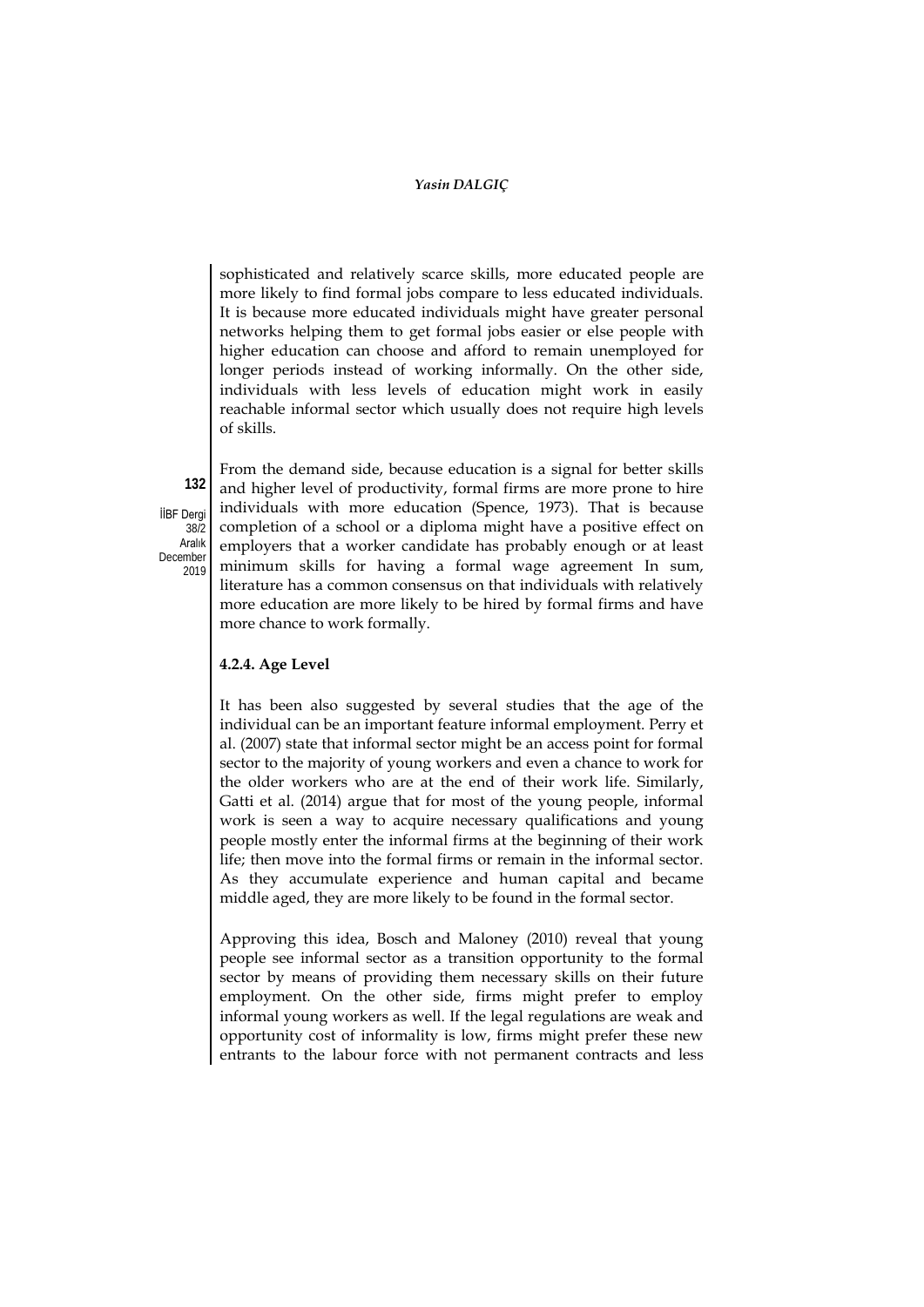social rights and protection. For example, Brown et al. (2002) point out that in many industries in Mexico, firms prefer to hire young teenagers (especially young girls) since they can tolerate the low wages and are less likely to complain about unfair working conditions.

#### **4.2.5. Size of Firm**

From the firm size perspective, informal working is most likely to be seen as a small size business phenomenon. Perry et al. (2007) argue that the formal registration of a firm puts an extra input cost in the production facilities which small size firms are generally reluctant. Mel et al. (2013) also draw attention to the issue that being informal is a rational choice especially for small size firms and being informal may help less productive and informal firms to compete with formal ones. Moreover, Mishra and Ray (2013) claim that the visibility of the firms and probability of being detected by legal authorities generally increases with the firm size and this makes firms prefer to stay small to prevent from penalties

#### **4.2.6. Gender Issues**

The gender of worker is another area of interest in terms of informality for several studies. Many studies emphasize that the informal employment of women seems to be closely related with the socially attributed gender role of women. For instance, Perry et al. (2007) argue that employment features of women are closely related with the pressure to balance work life, family and child care and thus many women might give up higher salaries and prefer the flexible informal works. For example Maloney (2004) states the informal employment can also be a relatively desirable alternative for poor women who should carry out home responsibilities and need to work as well. Moreover, Chen (2001) emphasizes that women are easily able to find informal works in areas such as child care, home based works or works in agriculture.

#### **4.2.7. Economic Growth**

The effect of GDP growth on informality is generally discussed in term of economic growth and growth is usually associated with a

**133** İİBF Dergi 38/2 Aralık December 2019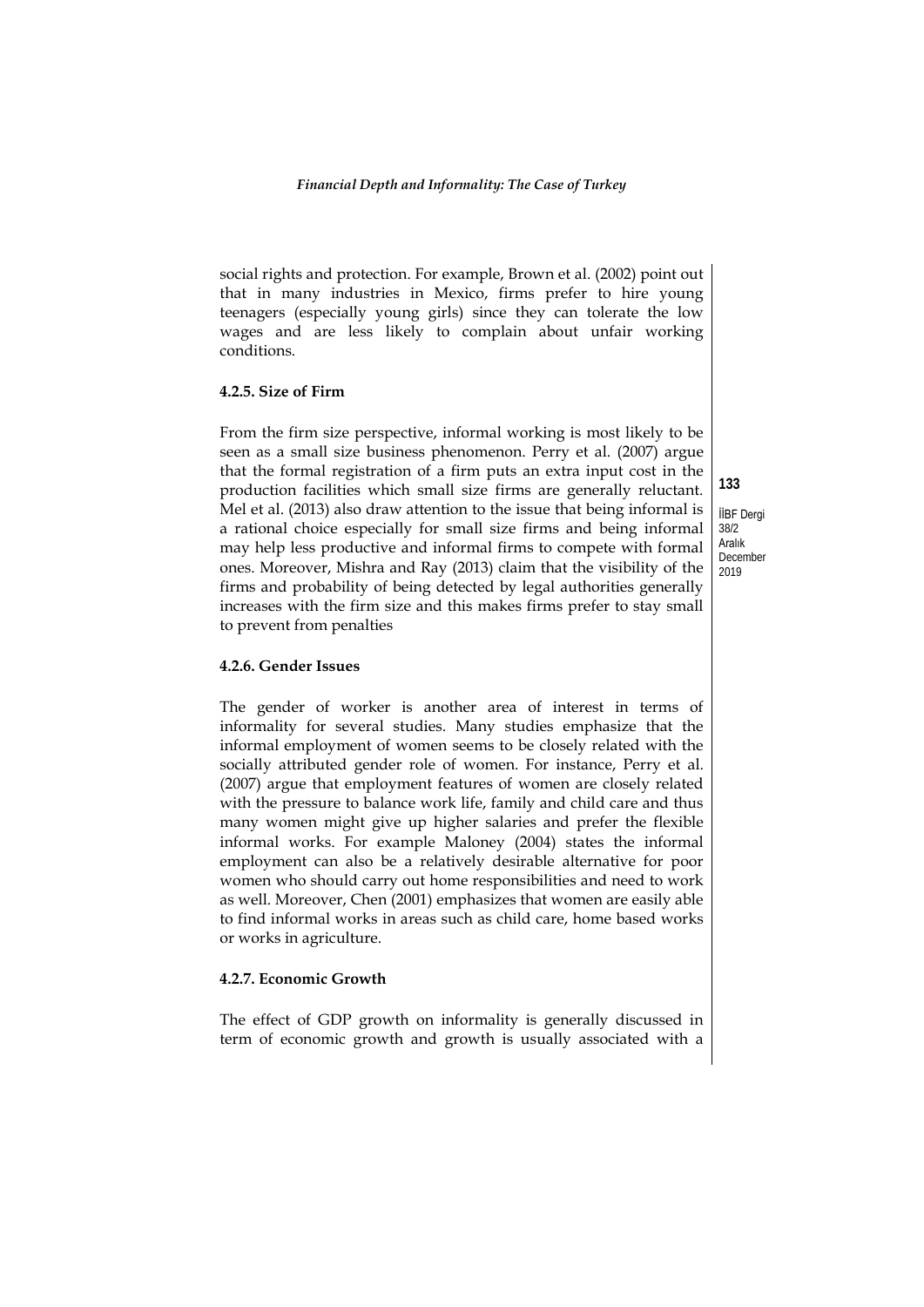diminishing pattern in the informal employment. It is because firms are more likely to offer workers improved wages and social protection rights in a fast-growing economy and workers might be less likely to accept informal employment in an environment with increased formal job opportunities (Heintz and Pollin, 2003:16). On the other hand, there are some discussions showing that informal employment can be persistent in many economies, especially if the overall growth process is mostly determined by the sectors which are more likely to be informal (Arias and Escudero, 2007:9).

# **4.3. Data Sources**

**4.3.1 Informal Employment**

İİBF Dergi  $38/2$ Aralık December

**134**

2019

The dependent variable in the regression analyses is the informality level in each region and this paper uses employment-based "social protection" measure of informality. This definition and measurement of informality is useful and has the advantage of being easily derived from household data. Moreover, it is also advantageous because it is highly correlated with the formality status of a firm as unregistered firms cannot enrol their workers in social security (Catao et al., 2009:5- 6). Thus, this measure has a useful dimension to capture the partial informality of the firms which do not comply with the full legal regulations. The regional data related with informal employment is obtained from the Turkish Statistical Institute (TurkStat) and informal employment shares of 26 regions are calculated for the period of 2004- 2014. The regional data does not date back before 2004 in Turkey, since the requirement of classification for statistical territorial regions according to European Union (EU) standards has been implemented from 2002 onwards and the regional statistics for these 26 regions have been collected since 2004.

# **4.3.2. Bank Credits**

The stock of credit amount in terms of dollar for each province is acquired from the database of the Banks Association of Turkey and the provincial data is aggregated in compliance with the regional classification. This variable includes total credits from banks to private sector, including consumer credits. It important to note that the credit data stands for to the total credits that are approved by the banks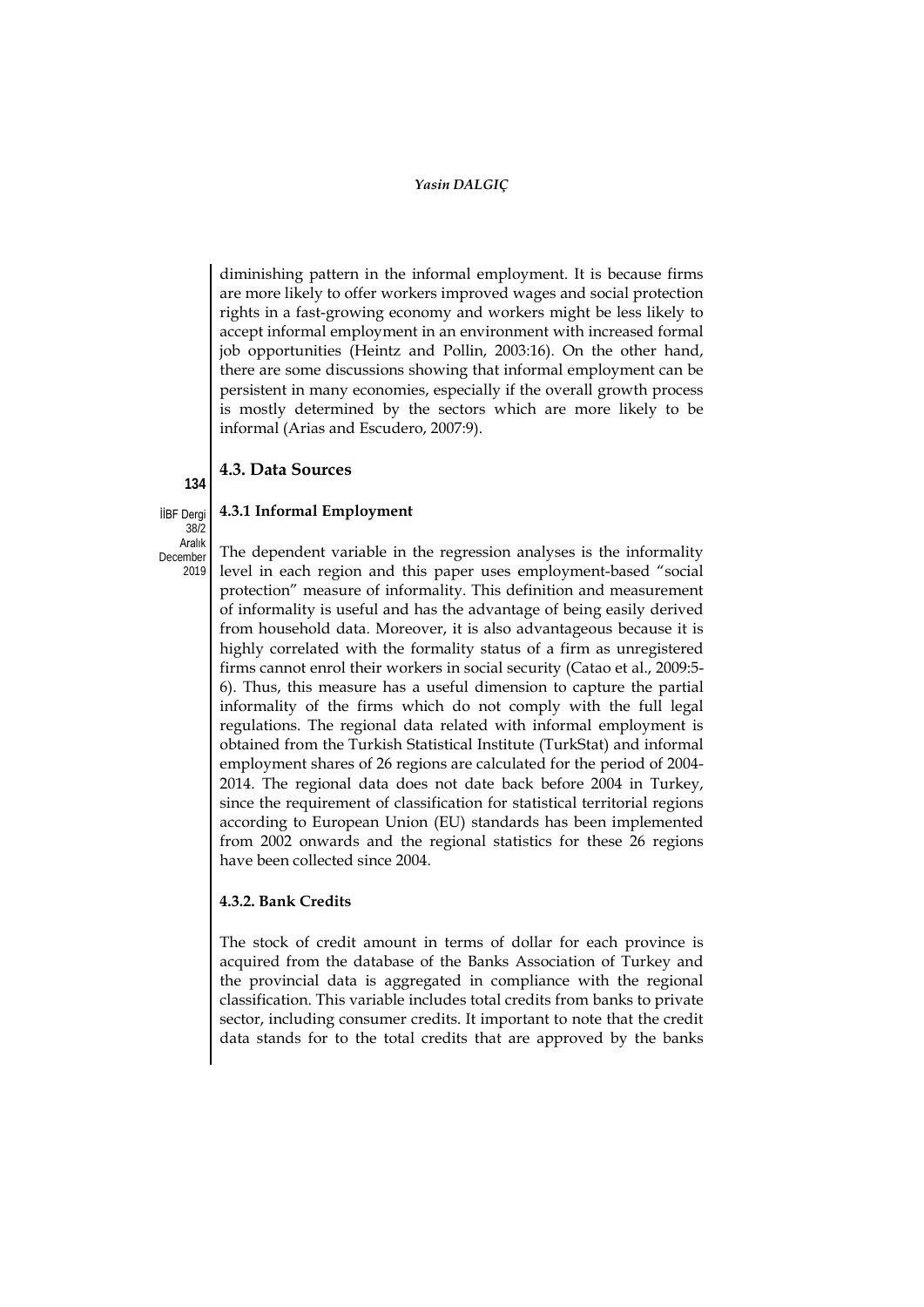located in the specified regions; not for the credits that are used in those regions.

This might be a bit debatable because it might be that the real receiver or the use of credit is in fact placed in somewhere else but the approval of the credits is in another place and data does not make this distinction. Yet, rescaling the total credits through dividing the total regional credits over regional GDP and using this measure as the proxy for financial depth makes our analysis more apprehensible. That is, if bank credits are high in terms of volume in a region, it is natural to expect that the region has a high level of GDP as well which makes our rescaling acceptable to use as a proxy for regional financial depth. Moreover, Small&Medium Enterprises (SMEs) comprise of most of the 99,8% of total firms in 2014 (TurkStat, 2016) and these firms are expected to be more region-oriented compare to the larger firms. Additionally, the total credits include the consumer credits which make around 30-35% of the total credits during the period evaluated (Demirezen, 2015:72) and these consumers credits are also more likely to be used in the approved region.

It is also important to note that it is not possible to evaluate the relationship between the level of informality and firms credits only, because regional breakdown of this data is not available. Nevertheless, as it is emphasized in Dunn (1996) in terms of small firms and micro finance perspective, a strict division of credits between productive or private use is often may not be possible due to the familiarity of the household and enterprise budgets. That is, consumer credits can also be used by micro firms and SMEs in production facilities, especially for short term purposes. Moreover, consumer loans might have positive externalities on decreasing informality for Turkey because an increase in credit availability can result in the formalization of transactions and employment procedures (Asik, 2014:18). Thus, the total amount credits to both firms and individuals more likely to capture wider possible dynamics related with informality.

#### **4.3.2. Regional GDP**

The main interested explanatory variable, credit to GDP, is calculated by dividing the total regional credits over GDP for each region and all related data is obtained from TurkStat. Regional GDP data in terms of

İİBF Dergi 38/2 Aralık December 2019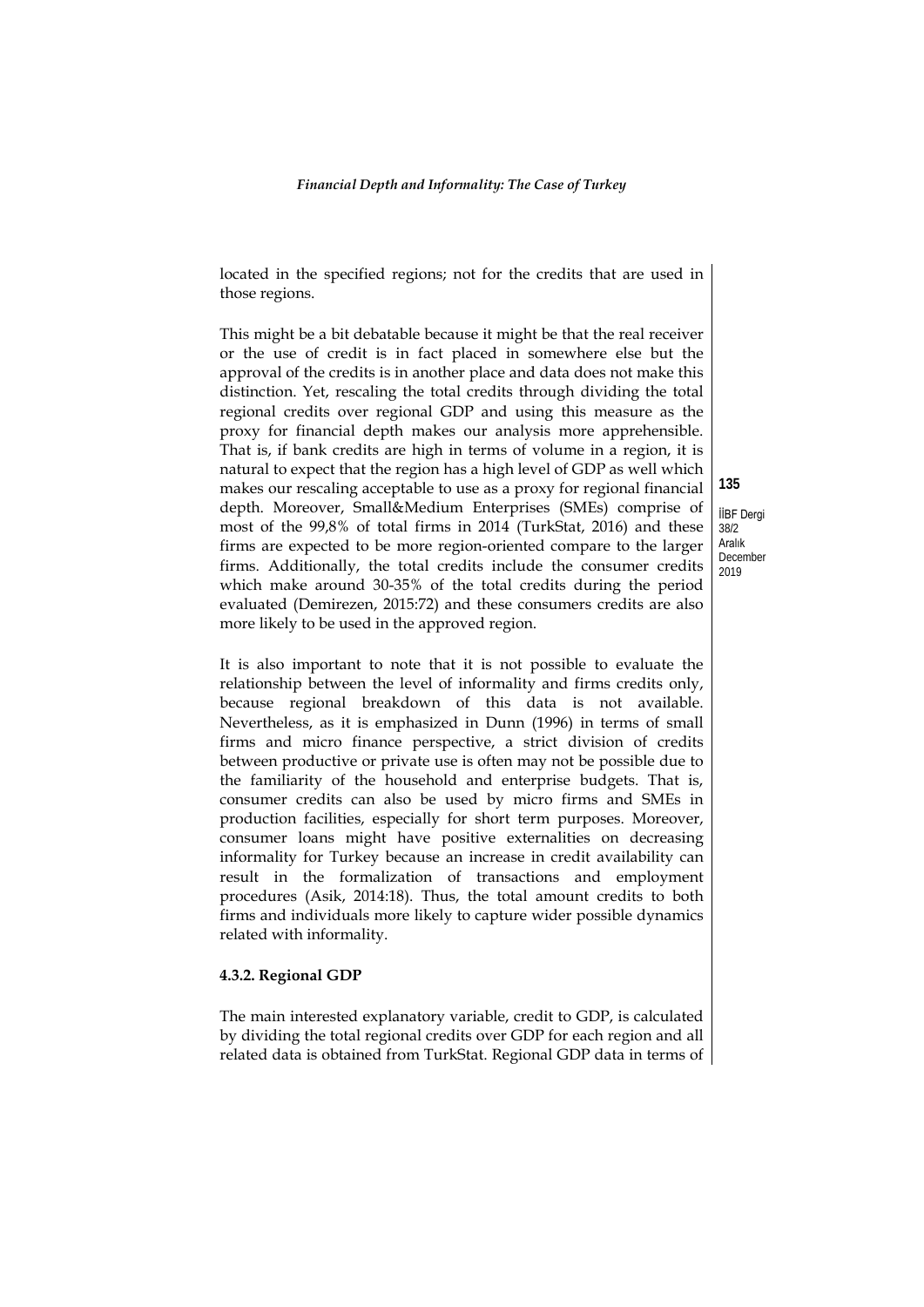dollar is not readily available for the period 2004-2008 in the TurkStat database and to provide consistency for the whole period, per capita GDP for each region (which is available for the whole period) is used to calculate the total GDP. The average population of each year is multiplied by per capita GDP for each region to get the total GDP for the individual regions. Additionally, GDP growth variables for regions are measured using these values of total GDP.

#### **4.3.2. Other Variables**

İİBF Dergi  $38/2$ Aralık December 2019

**136**

The raw data for regional employment in terms of firm size, education levels and age groups are also obtained from TurkStat and the shares of these variables are calculated for each region and year. All variables, apart from employment share of the firms with 0-9 workers, cover the period 2004 and 2014. The data for employment share of the firms with 0-9 workers covers only the period 2004-2013 because the small size classification of the firms in terms of number of workers in the data base changes to "10 or less workers" from 2014 onwards, which makes the data incompatible with the previous years.

# **4.4. Estimation Methodology**

For the estimation methodology, several fixed and random effects models are used to evaluate the relationship between our explanatory variables and the dependent variable. In the estimation methodology, the random effects are used to estimate each model and the Breusch-Pagan Langrange Multiplier (LM) test is applied to decide between random effects model and pooled ordinary least squares (OLS) models. In all models the results suggest that there are significant panel effects and simple pooled OLS regression is not valid for the estimations. All models with different explanatory variables are estimated using fixed effects and random effects models and Hausman test is used to decide between these models. Time dummies are added to all models as they are jointly significant. Additionally, all models are corrected for serial correlation and for the disturbances that are not identically distributed over the panels.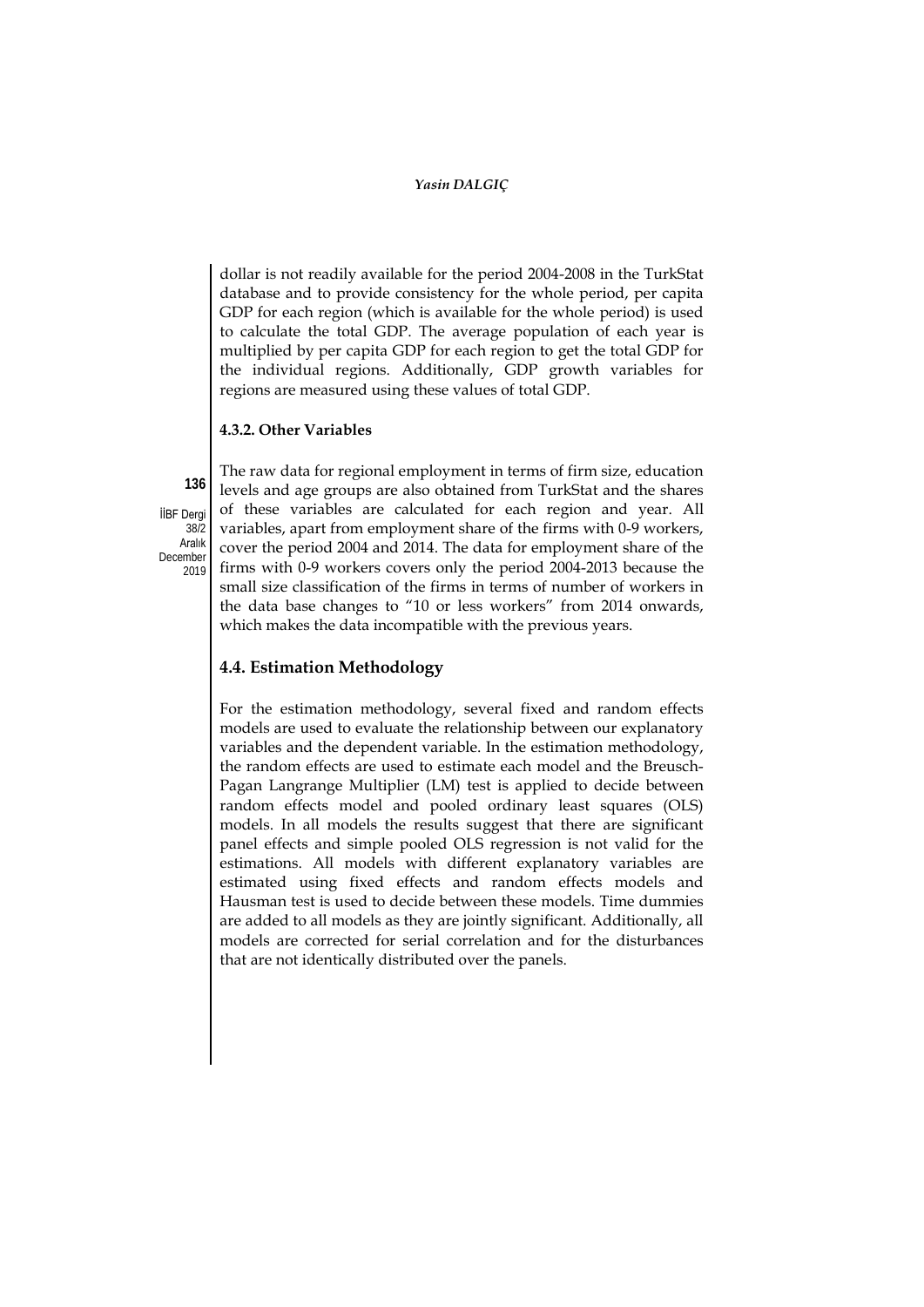# **5. FINDINGS**

In the Table 1, several models capturing the interested variables presented. The overall results show us that credit to GDP ratio and share of high educated people with a university degree (or more) in total employment has significant effects on the reduction in informality in Turkey. The positive effect of credit variable on formal employment is in line with the results of Catao (2009) for Brazil, Moron et al. (2012) for Peru and Gandelman and Rasteletti (2012) for Uruguay. Moreover, this positive effect also complies with the results Dalgic (2010) and Asik (2014) for Turkey. The findings also show that agricultural employment share, together with the share of young workers and share of small size enterprises are important determinants for the high level of informality. Specifically, the prevalence of high level of informality in agriculture is parallel to findings of many previous researches for Turkey (Baslevent and Acar, 2015; Acar and Tansel, 2016).

The estimation results also point out that high level of education in formal employment is consistent with the findings Baslevent and Acar (2015) and Acar and Tansel (2016) for the Turkish job market who find that informality declines as the education level increases. Additionally, the level of informality seems to be more widespread among young employees compared to the older workers in Turkey and this result confirms the findings of Heper and Sayarı (2012) and Acar and Tansel (2016), who give clear evidence about that the issue of working informally is very common among younger workers in Turkey.

İİBF Dergi 38/2 Aralık December 2019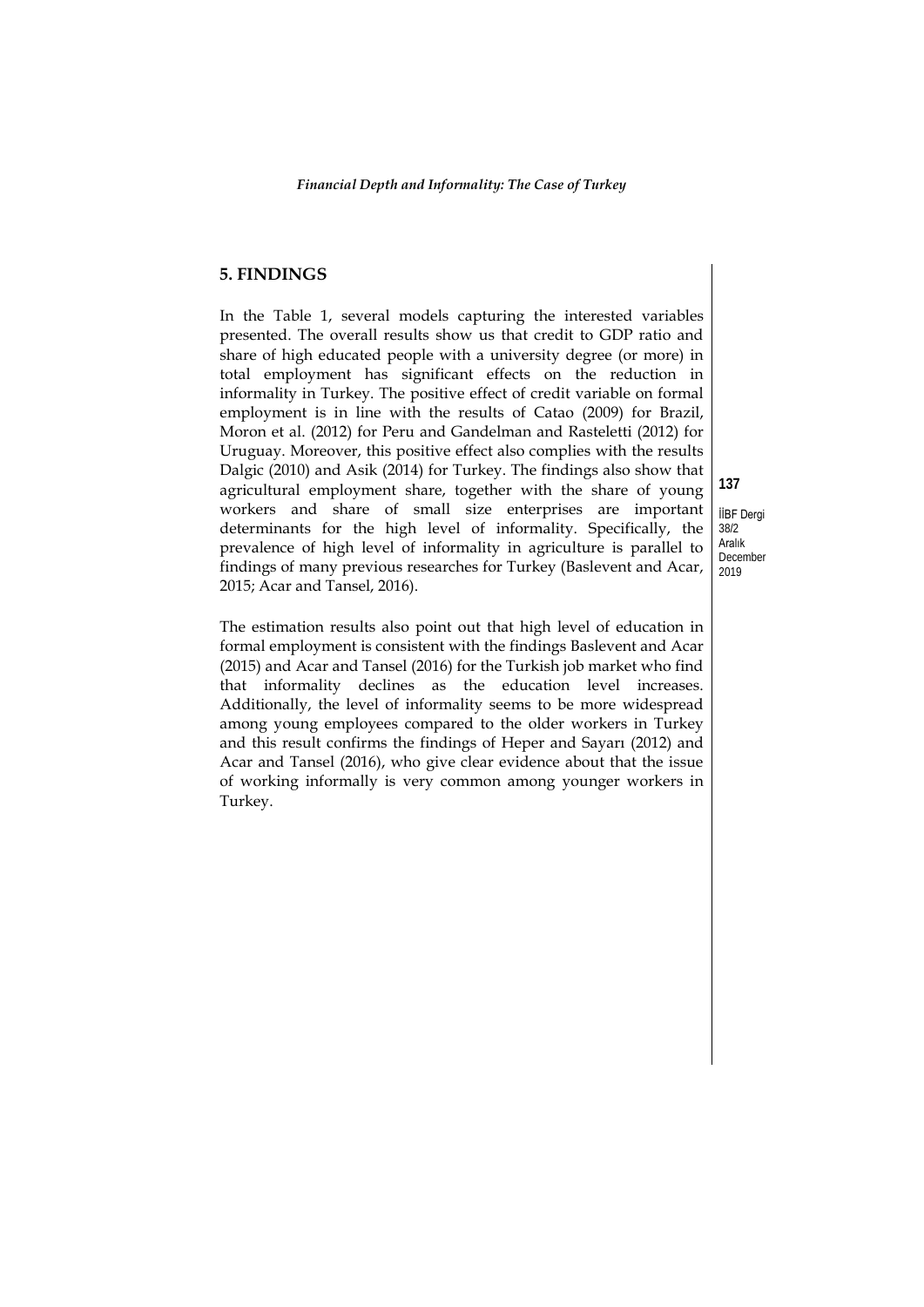| <b>VARIABLES</b>                                                   | Model(1)          |                  |                  |                  | Model(2) Model(3) Model(4) Model(5) | Model(6)                 |
|--------------------------------------------------------------------|-------------------|------------------|------------------|------------------|-------------------------------------|--------------------------|
| Financial depth                                                    | $-0.305***$       | $-0.257***$      | $-0.251***$      | $-0.252***$      | $-0.241***$                         | $-0.241***$              |
|                                                                    | (0.086)           | (0.084)          | (0.077)          | (0.0831)         | (0.0863)                            | (0.0742)                 |
| Share of agriculture                                               | $0.505***$        | $0.492***$       | $0.286***$       | 0,0844           |                                     | $0.248**$                |
|                                                                    | (0.061)           | (0.059)          | (0.072)          | (0.146)          | $\overline{\phantom{a}}$            | (0.0941)                 |
| Share of university<br>degree or more                              | $-0.671***$       | $-0.553***$      | $-0.320***$      | $-0.420**$       | $-0.442***$                         | $-0.341**$               |
|                                                                    | (0.142)           | (0.123)          | (0.112)          | (0.153)          | (0.142)                             | (0.130)                  |
| Share of workers in<br>age group 15-19                             |                   | $0.705**$        | $0.744***$       | $0.503*$         | $0.496*$                            | $0.891***$               |
|                                                                    |                   | (0.239)          | (0.208)          | (0.282)          | (0.271)                             | (0.224)                  |
| of<br>workers<br>Share<br>employed in firms of<br>0-9 workers size |                   |                  | $0.490***$       | $0.518***$       | $0.578***$                          | $0.542***$               |
|                                                                    |                   |                  | (0.073)          | (0.102)          | (0.101)                             | (0.115)                  |
| of<br>female<br>Share<br>workers                                   |                   |                  |                  | 0,399            | $0.466**$                           | $\overline{\phantom{0}}$ |
|                                                                    |                   |                  |                  | (0.303)          | (0.213)                             | $\overline{\phantom{a}}$ |
| GDP growth rate                                                    |                   |                  |                  |                  |                                     | 0,0379                   |
|                                                                    |                   |                  |                  |                  |                                     | (0.0734)                 |
| Constant                                                           | $0.470***$        | $0.409***$       | $0.113**$        | 0,0941           | 0,0668                              | 0,0817                   |
|                                                                    | (0.042)           | (0.039)          | (0.048)          | (0.0587)         | (0.0591)                            | (0.0697)                 |
| Model                                                              | Random<br>Effects | Fixed<br>Effects | Fixed<br>Effects | Fixed<br>Effects | Fixed<br>Effects                    | Fixed<br>Effects         |
| <b>Time Dummies</b>                                                | Yes               | Yes              | Yes              | Yes              | Yes                                 | Yes                      |
| <b>Observations</b>                                                | 286               | 286              | 260              | 260              | 260                                 | 234                      |
| <b>Overall R-squared</b>                                           | 0,750             | 0,791            | 0,740            | 0,802            | 0,800                               | 0,769                    |
| Number of region                                                   | 26                | 26               | 26               | 26               | 26                                  | 26                       |

**138**

İİBF Dergi 38/2 Aralık December 2019 **Table 1.** Panel regressions with fixed effects and random effects(\*)

(\*) Robust standard errors in parentheses. \*\*\* p<0.01, \*\* p<0.05, \* p<0.1.

The estimation results also highlight that high level of informality in small firms is very common issue in Turkey as compared to large firms and this is align with some of previous studies (Başkaya and Hulagu; 2011; Acar and Tansel, 2016).

The coefficient of GDP growth in Model (6) does not appear to be statistically significant and this result is similar to the findings of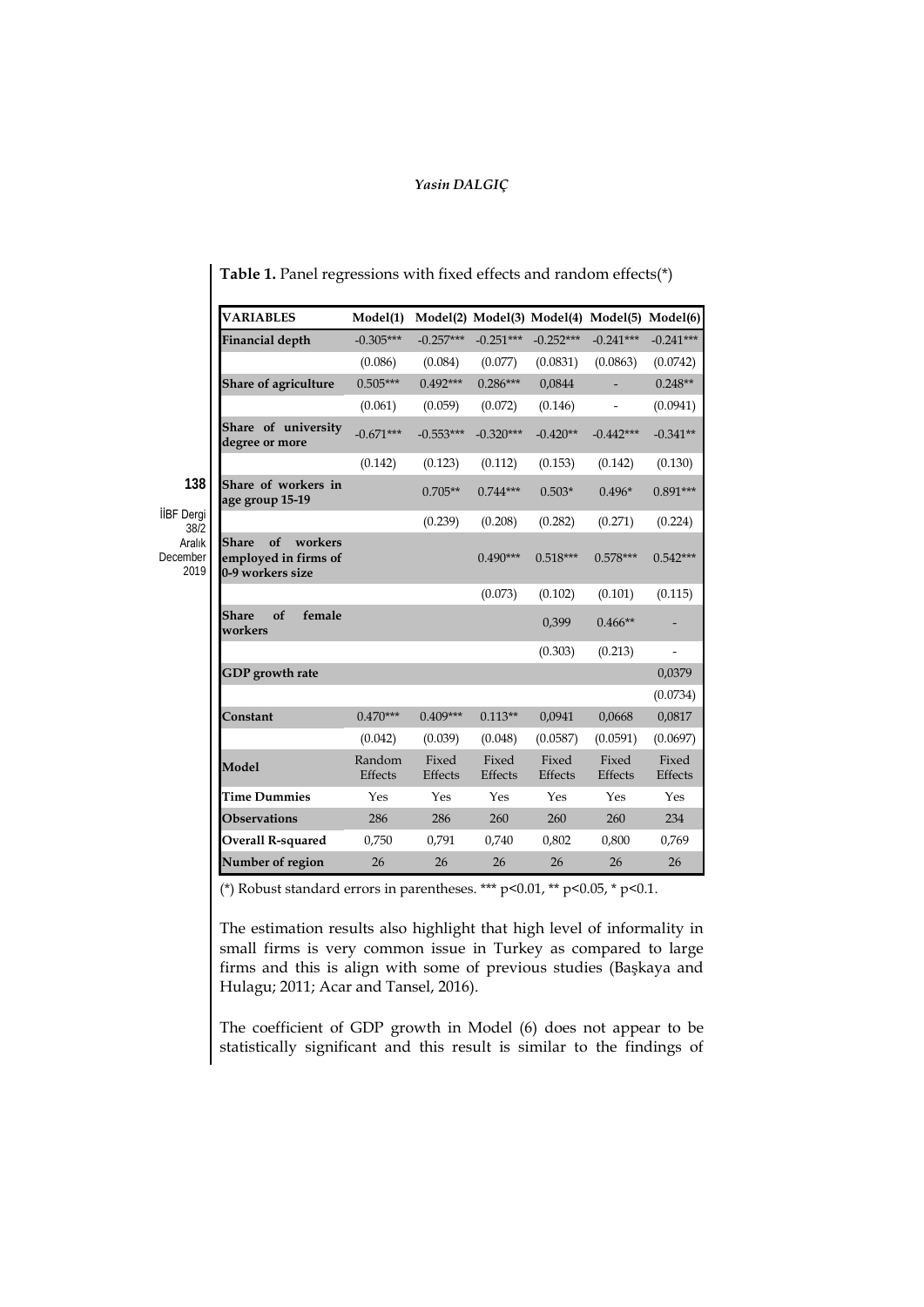Bulutay and Taştı (2004) who argue that the informal sector in Turkey is more likely to be an issue related with population and employment expansion rather than income growth. That is, in a fast-growing economy, it might be the case that many of the people might be the new entrants to the workforce and they are more likely to start to work informally as many informal workers may find opportunities for transition to formal works so that effect of growth is not certain.

The share of female employment has a statistically insignificant coefficient in Model (4) together with the coefficient representing the agriculture share. Nevertheless, the coefficients of other variables are still significant. The main reason for this change seems to be that the female and agriculture share variables are somehow correlated to each other. The regression results end up with an increase in the R-squared but the coefficients of these two variables become insignificant. In order to check this issue further, the female share variable is used instead of agriculture share in employment in Model (5). Although the significance levels of the coefficients of all variables change slightly, they still appear to be significant, at least in 10% level. Therefore, it seems more convenient to use agriculture or female share in employment in the estimations alone, preferably agricultural share.

## **CONCLUSION**

Informality is a prevalent issue not only in developing countries but also in many developed countries and policymakers give a special importance due to its effects on welfare of the individuals. Decreasing informal employment and informality is not very easy, because informality itself is not a clear-cut phenomenon. This paper contributes to the potential link between informality and financial depth in Turkey, by means of total credits given by the banking sector to the firms and individuals. The estimation results show that there is a strong relationship between the financial depth and informal employment in Turkey for the period evaluated, together with most of the control variables are significant with the expected sign.

The link between financial depth and formal working is important because there might be some other implicit benefits of availability of credits other than the easing the financial constraints, increasing the scale of production, productivity and employment. The results point

İİBF Dergi 38/2 Aralık December 2019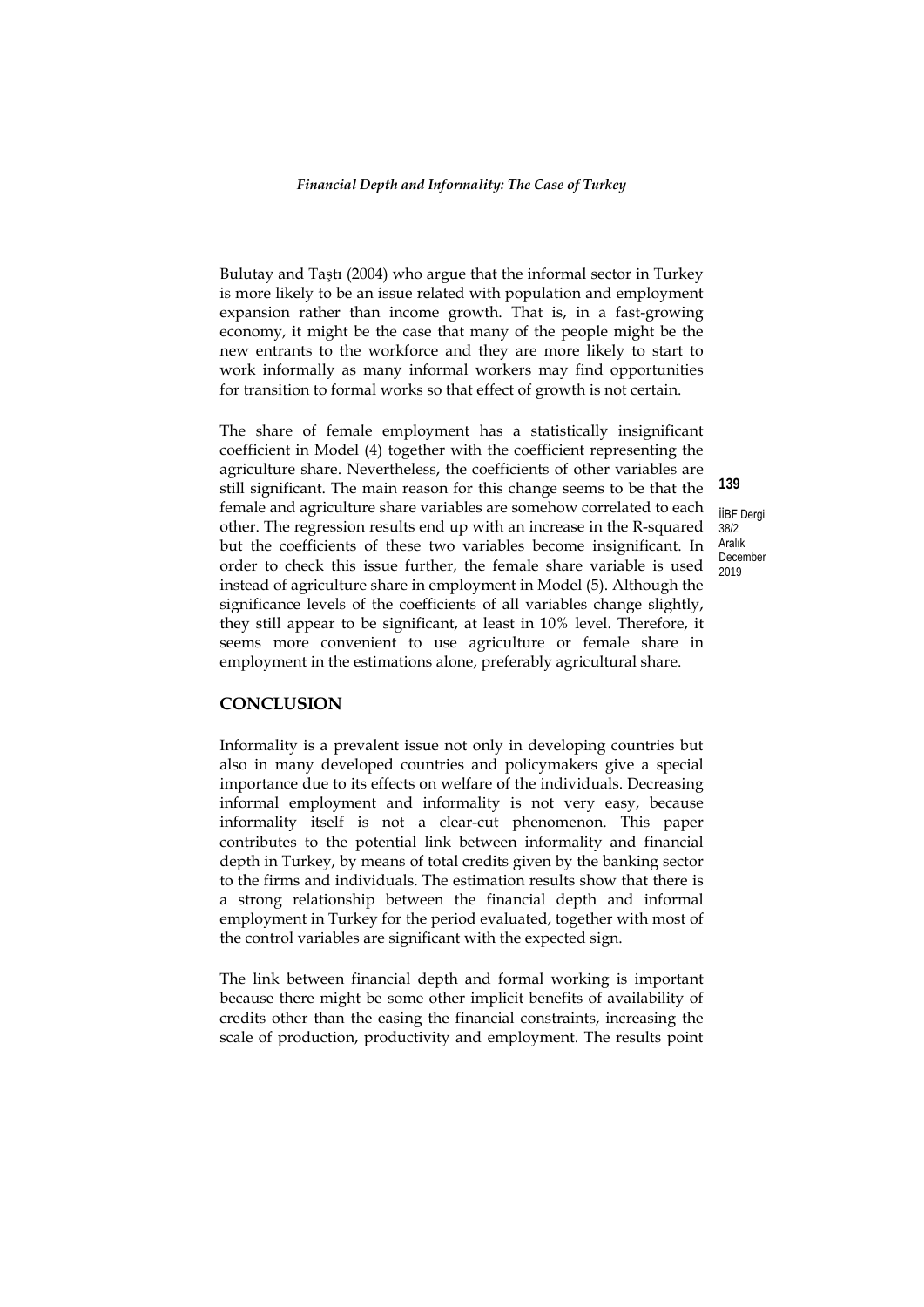out that increased supply of bank credits with better conditions to the economy can also have positive effects in increasing the share of formal employment; thus more secure jobs and better health benefits to the employees as well as more income tax to government. This point gives significant insights to the policymakers for the importance government-supported-credit programs and microcredit opportunities to private sector and households, especially under a good-working financial system. Sustainability of a regulated and an efficient financial system can foster to increase the availability of credits to the market which in turn may result in decrease in informality.

**140**

İİBF Dergi  $38/2$ Aralık December 2019 Apart from the financial depth, it is also vital to lay out the importance of the links between informality and education, age level of the employment; firm structure and sectoral features. In the regressions, all the control variables are resulted with significant coefficients. The share of young people, which mostly includes the new entrants to the workforce seem to be the largest contributor to the level of informality in the period evaluated in Turkey. This feature of the young workforce should be deeply taken into consideration by policy makers in terms of the effectiveness of the education system. The close relationship between small firms and informality seems to be important issue and compliance with regulations of these firms seem to be one of the main matters to be solved for the legal authorities. Additionally, effective policies to provide better working conditions and social security for the agricultural workers seem to be an urgent incidence for policy makers to be handled.

The results suggested by this study put some important debates on informality issue but the findings need to be evaluated with more empirical and theoretical research. Different measurements of informality might be used to test the validity of estimations results. Additionally, this study evaluates only the formal credits by banks; but there might be other ways of financial sources of firms and households such as informal credits or financial supports and promotions directly from other institutions. Further research on these areas should contribute to get a more comprehensive understanding of informality and effective recommendations for policy makers.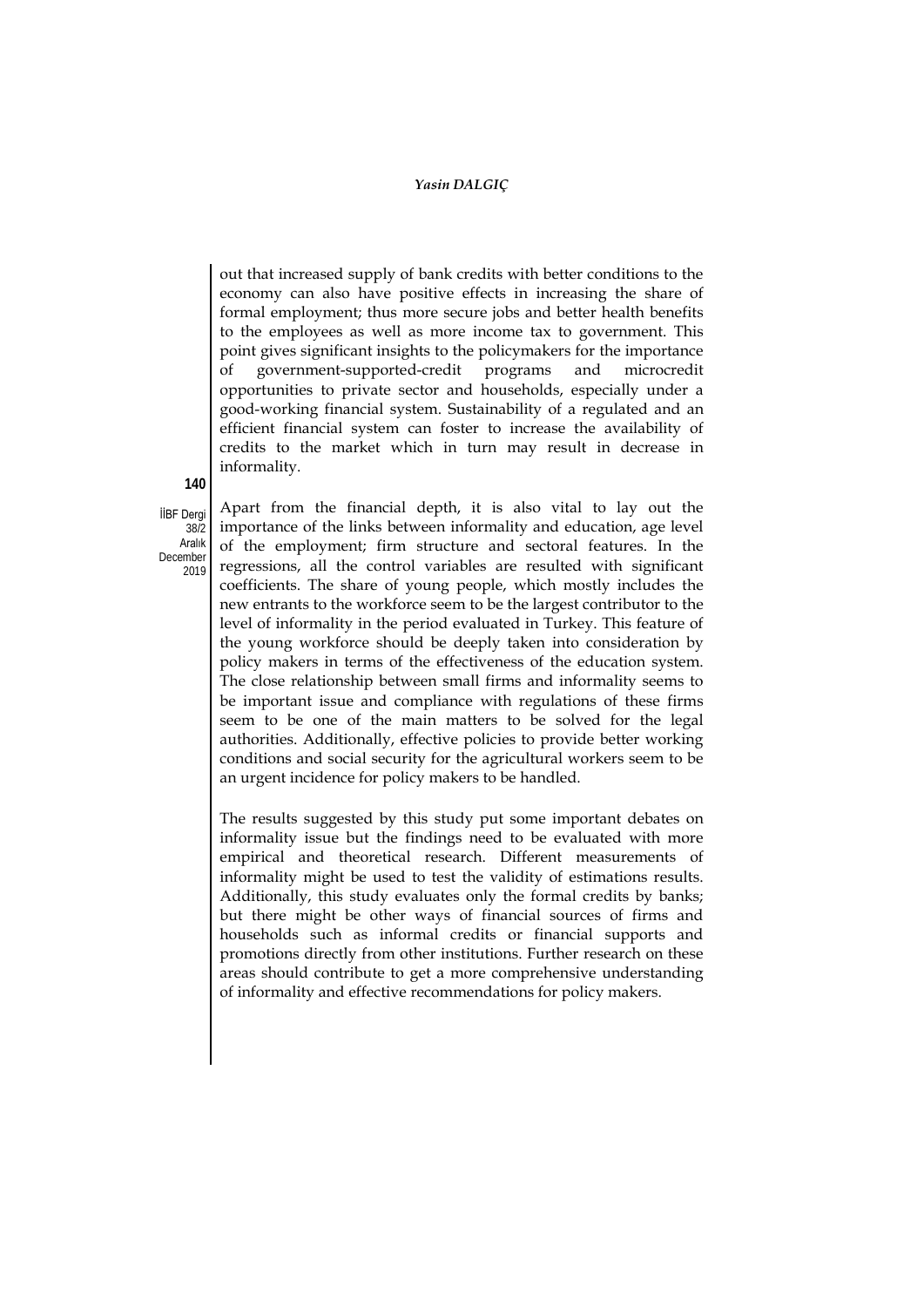#### **REFERENCES**

Acar, Elif Öznur; Aysıt Tansel (2016). "Defining and Measuring Informality: The Case of Turkish Labor Market". *Sosyoekonomi*, 24(28), 147-174.

Acosta, Pablo; Montes-Rojas, Gabriel (2014). "Informal Jobs and Trade Liberalisation in Argentina". *Journal of Development Studies*, 50(8), 1104 –1118.

Antunes, Antonio R.; Cavalcanti, Tiago V. de V.; (2007). "Start up Costs, Limited Enforcement, and the Hidden Economy". *European Economic Review*, 51(1), 203-224.

Arias, Omar S; Escudero, Walter S. (2007). Assessing Trends in Informality in Argentina: A Cohorts Panel VAR Approach.

İİBF Dergi 38/2 Aralık December

**141**

2019 Asik, Gunes (2014). "Empirical Essays on Employment, Financial Development and Stability", (Unpublished Phd Thesis), London School of Economics and Political Science, London.

Aydin, Erdal; Hisarciklilar, Mehtap; Ilkkaracan, Ipek (2010). "Formal Versus Informal Labor Market Segmentation in Turkey in the Course of Market Liberalization". *Topics in Middle Eastern and North African Economies*, Volume 12, 1-43.

Baltagi, Badi; Başkaya, Yusuf S.; Hülagü, Timur (2013). "How Different are the Wage Curves for Formal and Informal Workers? Evidence from Turkey". *Papers in Regional Science*, 92(2), 271–283.

Bangasser, Paul E., (2000). The ILO and the Informal Sector: An Institutional History, ILO Employment Paper 2000/9, Geneva.

Başkaya, Yusuf S.; Hülagü, Timur (2011). Informal-Formal Worker Wage Gap in Turkey: Evidence From A Semi-Parametric Approach, The Central Bank of Turkish Republic 11/15, Ankara.

Başlevent, Cem; Acar, Ayşenur (2015). "Recent Trends in Informal Employment in Turkey. *Yildiz Social Science Review*, 1(1), 77-88.

Beck, Thorsten; Levine, Ross;Loayza, Norman (2000). "Finance and the Sources of Growth". *Journal of Financial Economics*, 58(1-2), 261-300.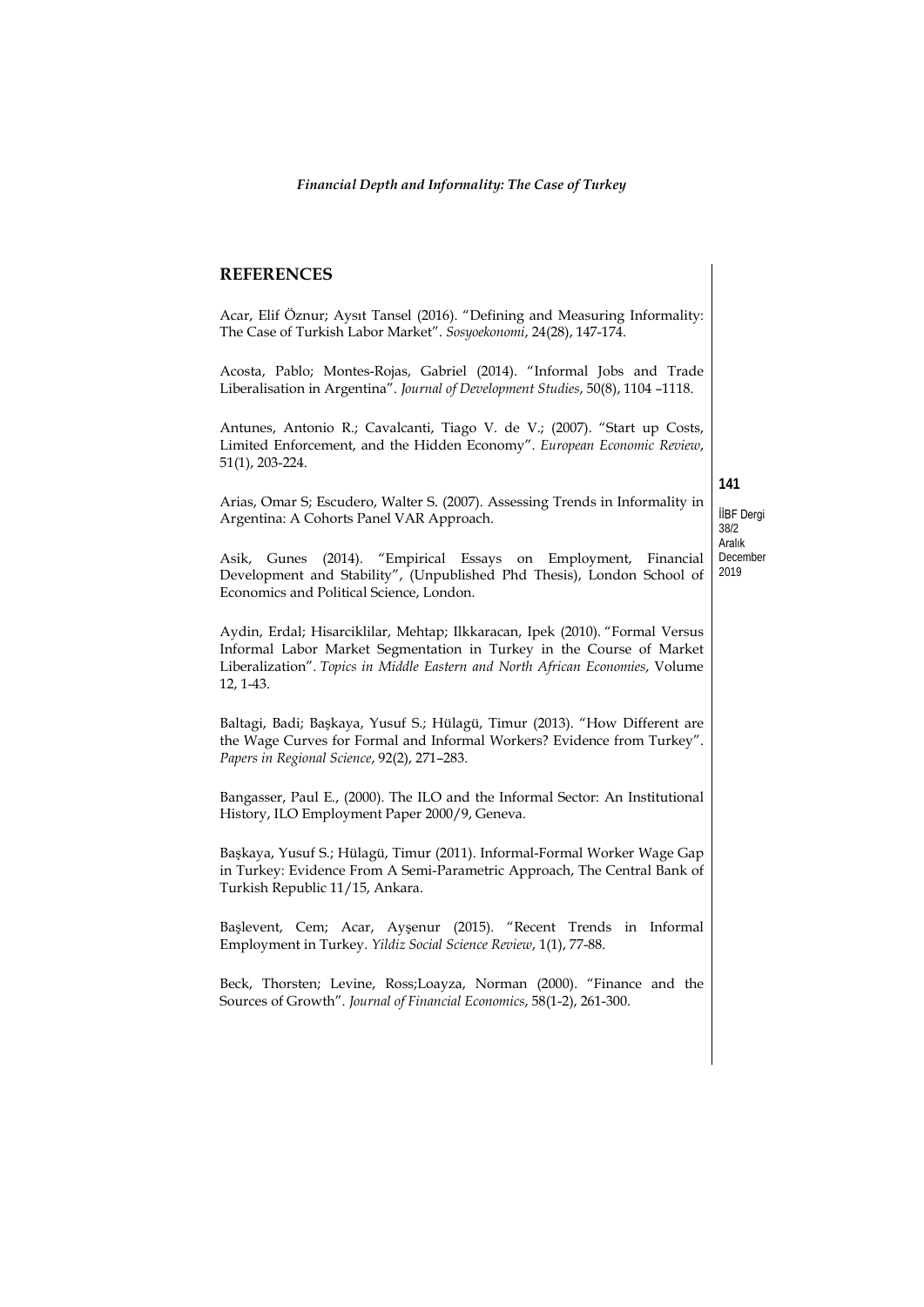Beck, Thorsten; Lin, Chen; Ma, Yue (2014). "Why Do Firms Evade Taxes? The Role of Information Sharing and Financial Sector Outreach". *The Journal of Finance*, 69(2), 763-817.

Bosch, Mariano; Maloney, William (2010). "Comparative Analysis of Labor Market Dynamics Using Markov Processes: An Application to Informality". *Labour Economics*, 17(4), 621-631.

Brown, B.; Larson, R. W.;Saraswathi, T. S. (2002). *The World's Youth: Adolescence in Eight Regions of the Globe*. Cambridge: Cambridge University Press.

Bulutay, Tuncer; Taştı, Enver (2004), Informal Sector in the Turkish Labour Market, Turkish Economic Association Working Papers 2004/22, Ankara.

**142**

İİBF Dergi 38/2 Aralık

December 2019 Capasso, Salvatore; Jappelli, Tullio (2013). "Financial Development and the Underground Economy". *Journal of Development Economics*, 101(C), pp. 167- 178.

Catao, Luis; Pages, Cages; Rosales, Maria F. (2009). Financial Dependence, Formal Credit and Informal Jobs- New Evidence from Brazilian Household Data, IDB Working Paper Series 118, Washington D.C.

Chen, Martha A. (2001). "Women in the Informal Sector: A Global Picture, the Global Movement". *SAIS Review*, 21(1), 71-82.

Chong, Alberto; Gradstein, Mark (2007). "Inequality and Informality*". Journal of Public Economics*, 91(1-2), 159-179.

Chowdhury, Hedayet U. (2007). "Informal Economy, Governance, and Corruption". *Philippine Journal of Development*, 32(2), 103-135.

Dabla-Norris, E.; Gradstein, M.; Inchauste, G.(2008). "What Causes Firms to Hide Output? The Determinants of Informality". *Journal of Development Economics*, 85(1-2), 1-27.

Dalgic, Yasin (2010). "Sectoral Informality in Turkey", (Unpublished Master's Thess), Bilkent University Faculty of Economics, Administrative and Social Sciences, Ankara.

Davutyan, Nurhan (2008). "Estimating the Size of Turkey's Informal Sector: An Expenditure‐based Approach*". Journal of Economic Policy Reform*, 11(4), 261-271.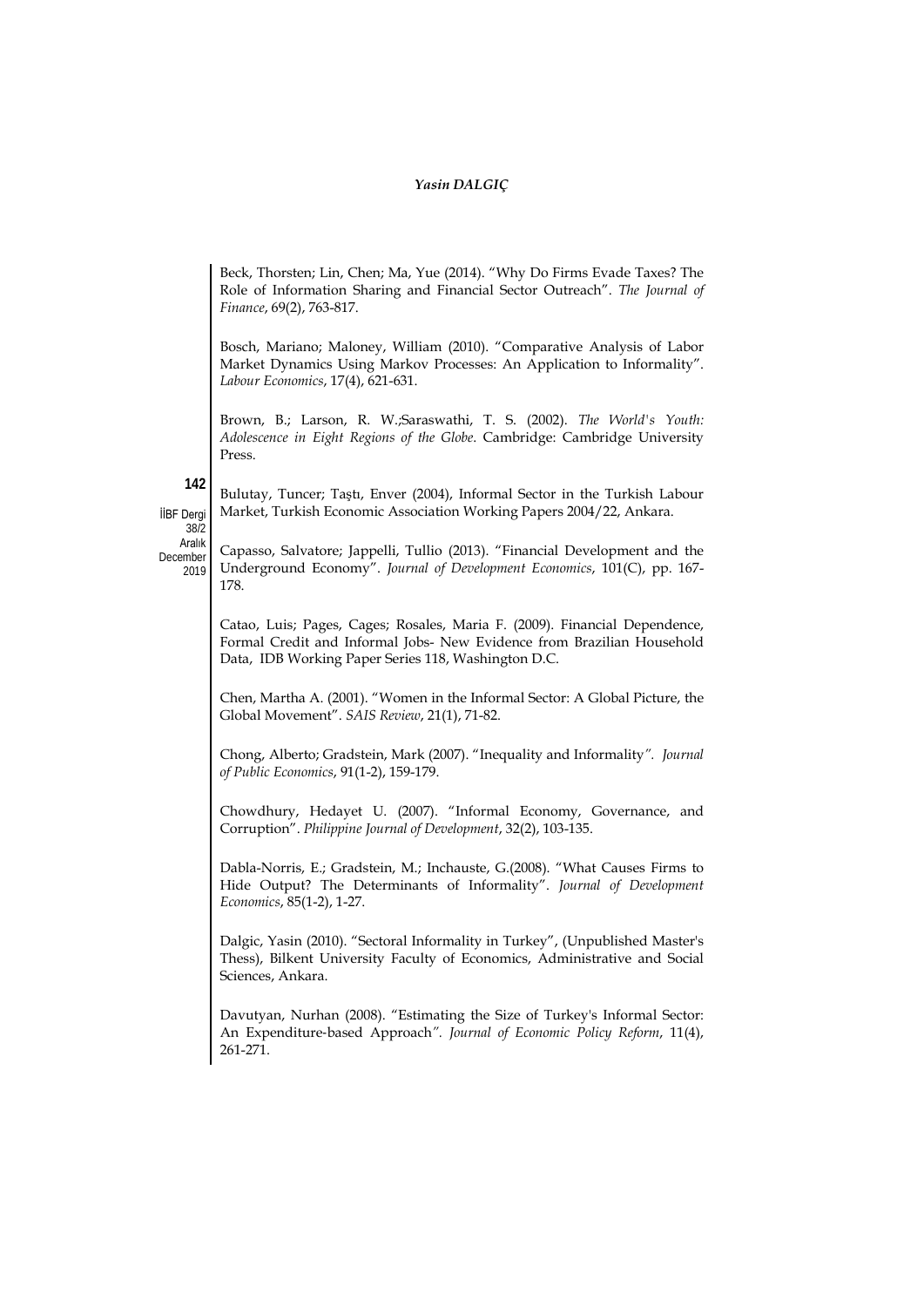| Demirezen, Önder (2015). Türkiye'de Kredilerin Özel Tüketim Harcamalarına<br>Etkisi". T.C. Kalkınma Bakanlığı Uzmanlık Tezi, Ankara.                                                                                           |                              |  |  |  |
|--------------------------------------------------------------------------------------------------------------------------------------------------------------------------------------------------------------------------------|------------------------------|--|--|--|
| D'Erasmo, Pablo N.; Boedo, Hernan M. (2012). "Financial Structure,<br>Informality and Development". Journal of Monetary Economics, 59(3), 286-302.                                                                             |                              |  |  |  |
| Dereli, Toker (2007). "Informal Employment in Turkey". Sosyal Siyaset<br>Konferansları Dergisi, 53(2), p. 65-82.                                                                                                               |                              |  |  |  |
| Djankov, S.; Lieberman, I.; Mukherjee, J.;Nenova, T. (2003). Going Informal:<br>Benefits and Costs. B. Belev (Ed.), The Informal Economy in the EU Accession<br>Countries (s.63-79). Sofia: Center for the Study of Democracy. | 143                          |  |  |  |
| Dougherty, Sean; Escobar, Octavio (2013). The Determinants of Informality in<br>Mexico's OECD Economics Department Working Paper 1043, Paris.                                                                                  | İİBF Dergi<br>38/2<br>Aralık |  |  |  |
| Dunn, Elizabeth (1996). Households, Microenterprises, and Debt, U.S. Agency<br>for International Development AIMS Brief 5, Washington D.C.                                                                                     | December<br>2019             |  |  |  |
| Elgin, Ceyhun; Sezgin, Muhammed B. (2017). Sectoral Estimates of<br>Informality: A New Method and An Application to Turkish Economy,<br>Bogazici University Department of Economics Working Papers No: 2017/02,<br>Istanbul.   |                              |  |  |  |
| Elveren Adem Y.; Özgür, Gökçer (2016). "The Effect of Informal Economy on<br>Income Inequality: Evidence from Turkey". Panoeconomicus, 63(3), 293-312.                                                                         |                              |  |  |  |
| Gandelman, Nestor; Rasteletti, Alejandro (2014). "The Impact of Bank Credit<br>on Employment Formality: Evidence from Uruguay". Emerging Markets<br>Finance and Trade, 52(7), 1661-1678.                                       |                              |  |  |  |
| Gatti, R.; Urdinola, D. F. A.; Silva, J.; Bodor, A. (2014). Striving for Better Jobs:<br>The Challenge of Informality in the Middle East and North Africa, The World<br>Bank, Washington.                                      |                              |  |  |  |
| Goldberg, Pinelopi K.; Pavcnik, Nina (2003). "The Response of theIinformal<br>Sector to Trade Liberalization". Journal of Development Economics, 72(2), 463-<br>496.                                                           |                              |  |  |  |
| Heintz, James; Pollin, Robert (2003). Informalization, Economic Growth and<br>the Challenge of Creating Viable Labor Standards in Developing Countries,<br>Political Economy Research Institute Working Paper 60, Amherst.     |                              |  |  |  |
|                                                                                                                                                                                                                                |                              |  |  |  |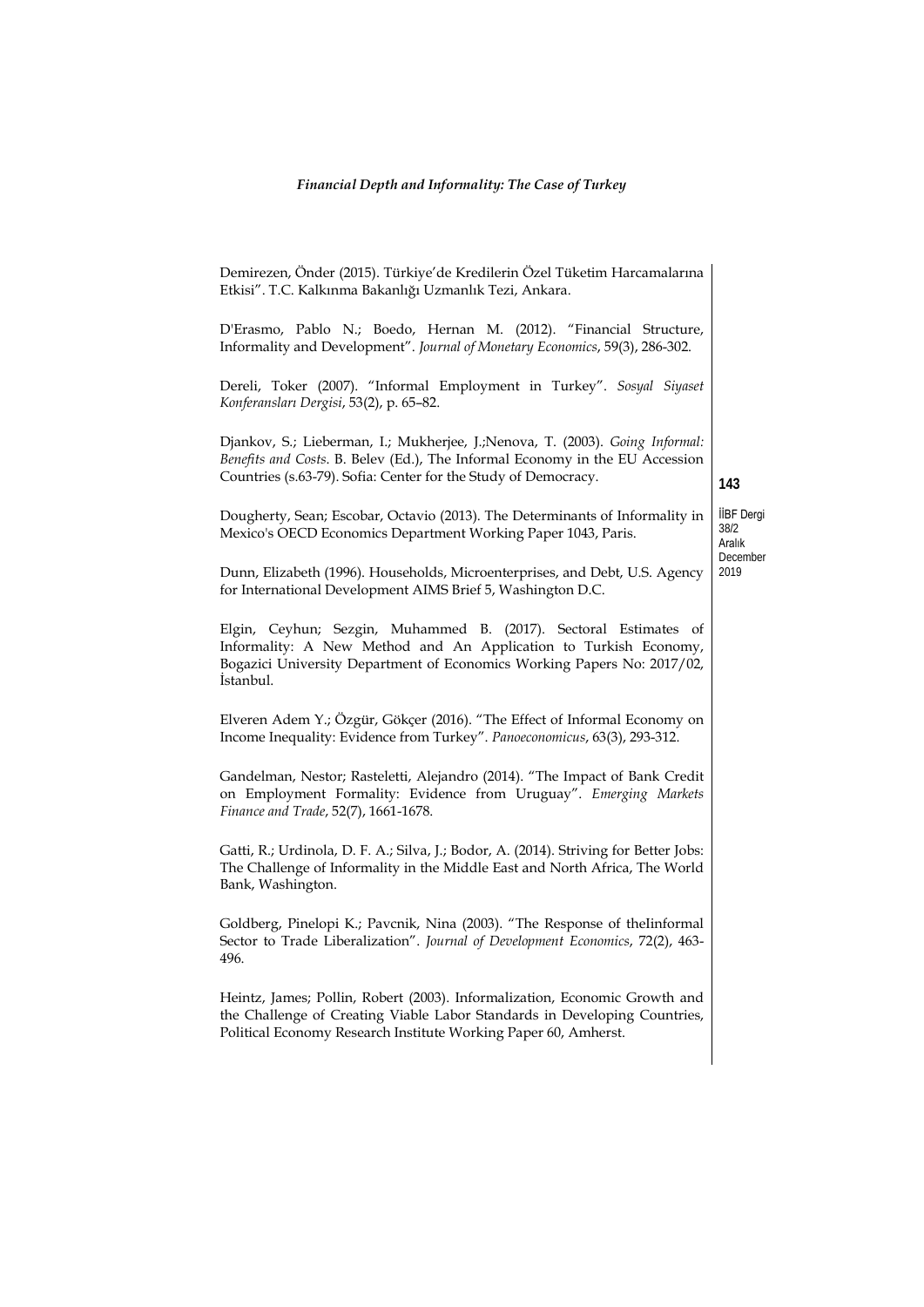Heper, Metin; Sayarı, Sabri (2012). *The Routledge Handbook of Modern Turkey.*  Abington: Routledge.

Hussmanns, Ralf, (2004). Measuring the Informal Economy: From Employment in the Informal Sector to Informal Employment, ILO Working Paper 53, Geneva.

Ihrig, Jane; Moe, Karine (2004). "Lurking in the Shadows: The Informal Sector and Government Policy". *Journal of Development Economics*, 73(2), 541-557.

King, Robert G.; [Levine,](https://econpapers.repec.org/RAS/ple61.htm) Ross (1993). "Finance and Growth: Schumpeter Might Be Right". *[The Quarterly Journal of Economics](https://econpapers.repec.org/article/oupqjecon/)*, 108 (3),717-737

İİBF Dergi  $38/2$ 

**144**

LaPorta, Rafael; Shleifer, Andrei (2014). "Informality and Develeopment*". Journal of Economic Perspectives*, 28(3), 109-126.

Aralık December 2019

Maloney, William F. (2004). "Informality revisited". *World Development*, 32(7), 1159-1178.

Massenot, Baptiste; Straub, Stephane (2016). "Informal Sector and Economic Growth". *Economic Inquiry*, 54(2), 1046-1067.

Mel, S. d.; McKenzie, D.; Woodruff, C. (2013). "The Demand for, and Consequences of, Formalization among Informal Firms in Sri Lanka". *American Economic Journal: Applied Economics*, 5(2), 122-150.

Mishra, Ajit; Ray, Ranjan (2013). Informality and Corruption, Working Paper 21, Bath.

Montes, D. J. G.; Corrales, J.;Singh, P. (2016). The Informality Gap: Can Latin Americans Minorities Escape Informal Employment?: Evidence from Peru, IZA Discussion Paper 1038, Bonn.

Moron, Eduardo; Seminario, Cristhian;Salgado, Edgar (2012). Financial Dependence, Formal Credit and Firm Informality: Evidence from Peruvian Household Data, IDB Working Paper 288, Washington D.C.

Neumark, David; Washer, William (1992). "Employment Effect of Minimum and Subminimum Wages: Panel Data on State Minimum Wage Laws". *Industrial and Labor Relations Review*, 46(1), 55-81.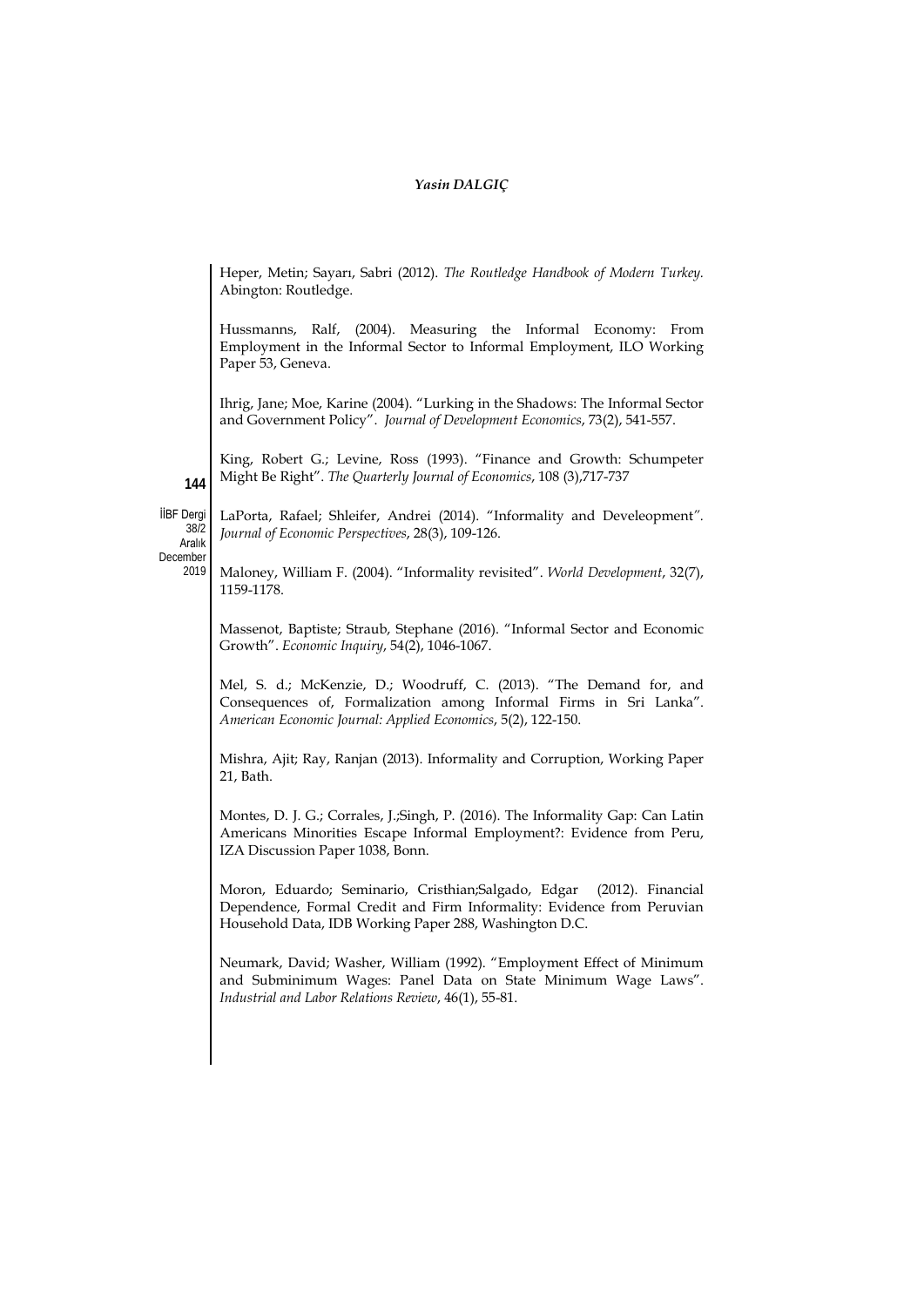# *Financial Depth and Informality: The Case of Turkey*

|                                                                                                                              | Özdemir, Ali M.; Erel, Derya; Yücesan-Ozdemir, G. (2004). "Rethinking the<br>Informal Labour Market in Turkey: A Possible Politics for the Trade Unions".<br>Journal for Labour and Social Affairs in Eastern Europe, 7(3), 79-92.<br>Perry, G.; Maloney, W.; Arias, O.; Fajnzylber, P.; Mason, A.;Saavedra-<br>Chanduvi, J. (2007). Informality: Exit and Exclusion, The World Bank,<br>Washington, D.C. |  |  |  |
|------------------------------------------------------------------------------------------------------------------------------|-----------------------------------------------------------------------------------------------------------------------------------------------------------------------------------------------------------------------------------------------------------------------------------------------------------------------------------------------------------------------------------------------------------|--|--|--|
|                                                                                                                              | Savaşan, Fatih; Altundemir, M. E., 2007. "Corruption and Hidden Economy:<br>Letting the Fingerprints Tell the Story". European Journal of Economics, Finance<br>and Administrative Sciences, Issue 7, 114-130.                                                                                                                                                                                            |  |  |  |
|                                                                                                                              | Savaşan, Fatih; Yardımcıoglu, Fatih; Demir, İbrahim (2016). "Türkiye'de<br>Kayıtdışı Ekonomi: Zaman Serisi ve Panel Veri MIMIC Tahminleri". Siyaset,<br>Ekonomi ve Yönetim Araştırmaları Dergisi, 4(2), 161-200.                                                                                                                                                                                          |  |  |  |
|                                                                                                                              | Schneider, Friedrich; Buehn, Andreas (2016). Estimating the Size of the<br>Shadow Economy: Methods, Problems and Open Questions, IZA Discussion<br>Paper No. 9820, Linz.                                                                                                                                                                                                                                  |  |  |  |
|                                                                                                                              | Spence, Michael (1973). "Job Market Signalling". The Quarterly Journal of<br>Economics, 87(3), 355-374.                                                                                                                                                                                                                                                                                                   |  |  |  |
|                                                                                                                              | Straub, Stephane (2005)." Informal Sector: The Credit Market Channel".<br>Journal of Development Economics, 78(2), 299-321.                                                                                                                                                                                                                                                                               |  |  |  |
|                                                                                                                              | Taymaz, Erol (2009). Informality and Productivity, ERC Working Papers in<br>Economics 09/01, Ankara.                                                                                                                                                                                                                                                                                                      |  |  |  |
|                                                                                                                              | Small&Medium Sized Entrepreneurship Statistics, 2016. (2014, November).<br>Turkish Statistical Institute (TurkStat) News Bulletin, 21540. Retrieved from:<br>http://www.tuik.gov.tr/PreHaberBultenleri.do?id=21540                                                                                                                                                                                        |  |  |  |
|                                                                                                                              | Williams, C. C.; Shahid, M. S.; Martinez, A. (2016). "Determinants of the Level<br>of Informality of Informal Micro-Enterprises: Some Evidence from the City of<br>Lahore, Pakistan". World Development, Volume 84, 312-325.                                                                                                                                                                              |  |  |  |
| World Bank (2010), Turkey - Country Economic Memorandum: Informality -<br>Causes, Consequences and Policies, Washington D.C. |                                                                                                                                                                                                                                                                                                                                                                                                           |  |  |  |
|                                                                                                                              | Vuletin, Gulliermo J. (2008). Measuring the Informal Economy in Latin<br>America and the Caribbean, IMF Working Paper 08/102.                                                                                                                                                                                                                                                                             |  |  |  |
|                                                                                                                              |                                                                                                                                                                                                                                                                                                                                                                                                           |  |  |  |